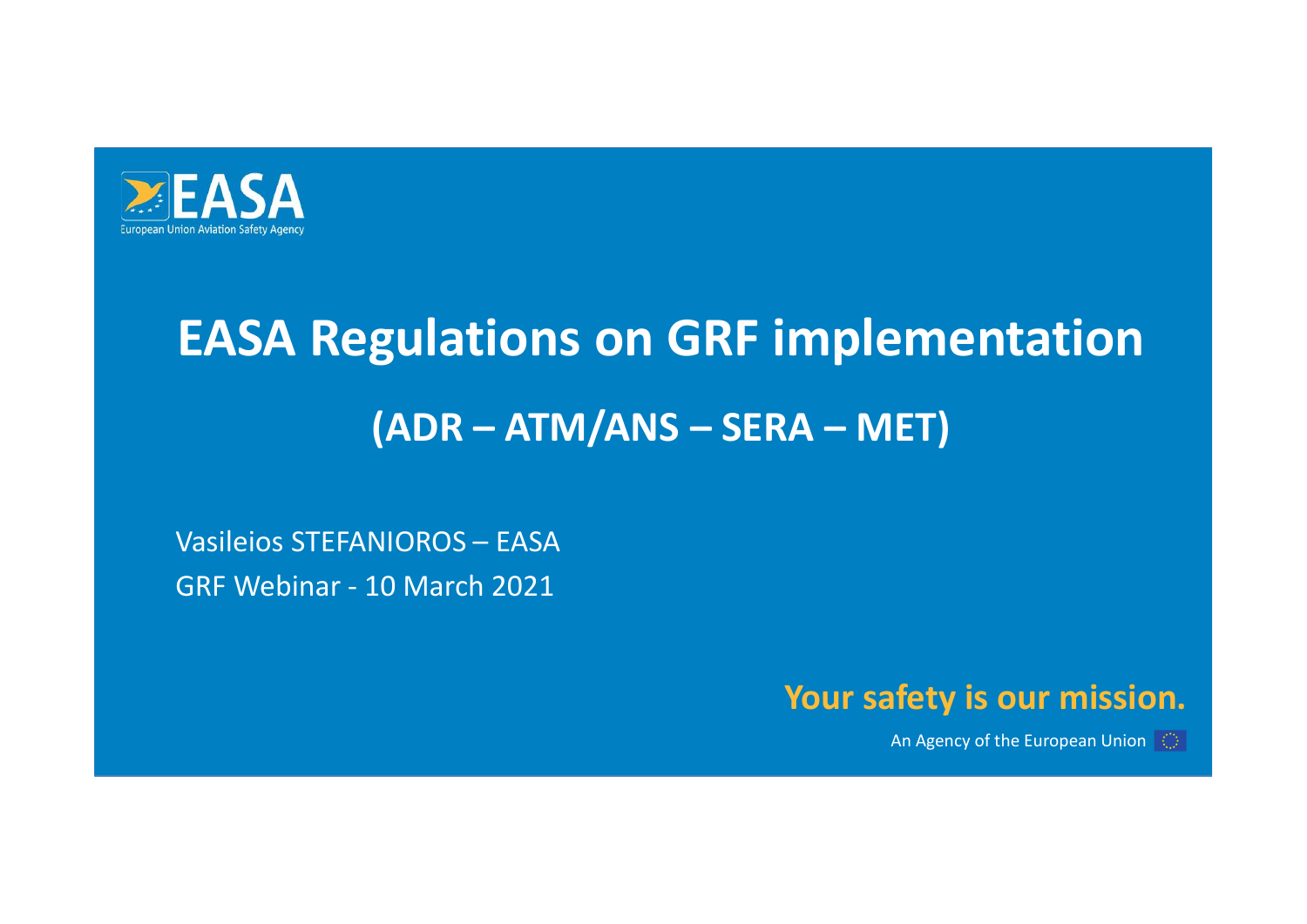## **Overview**



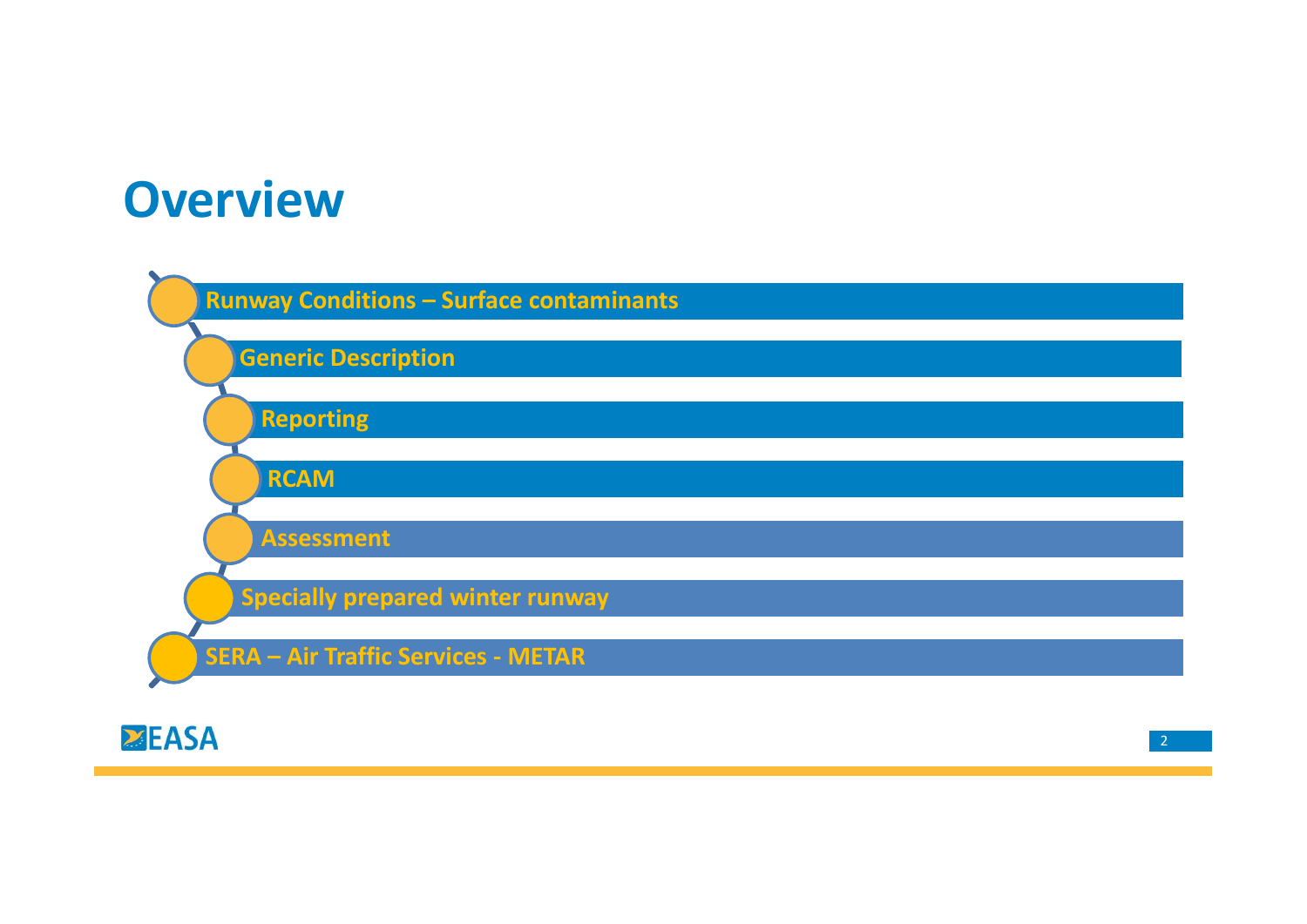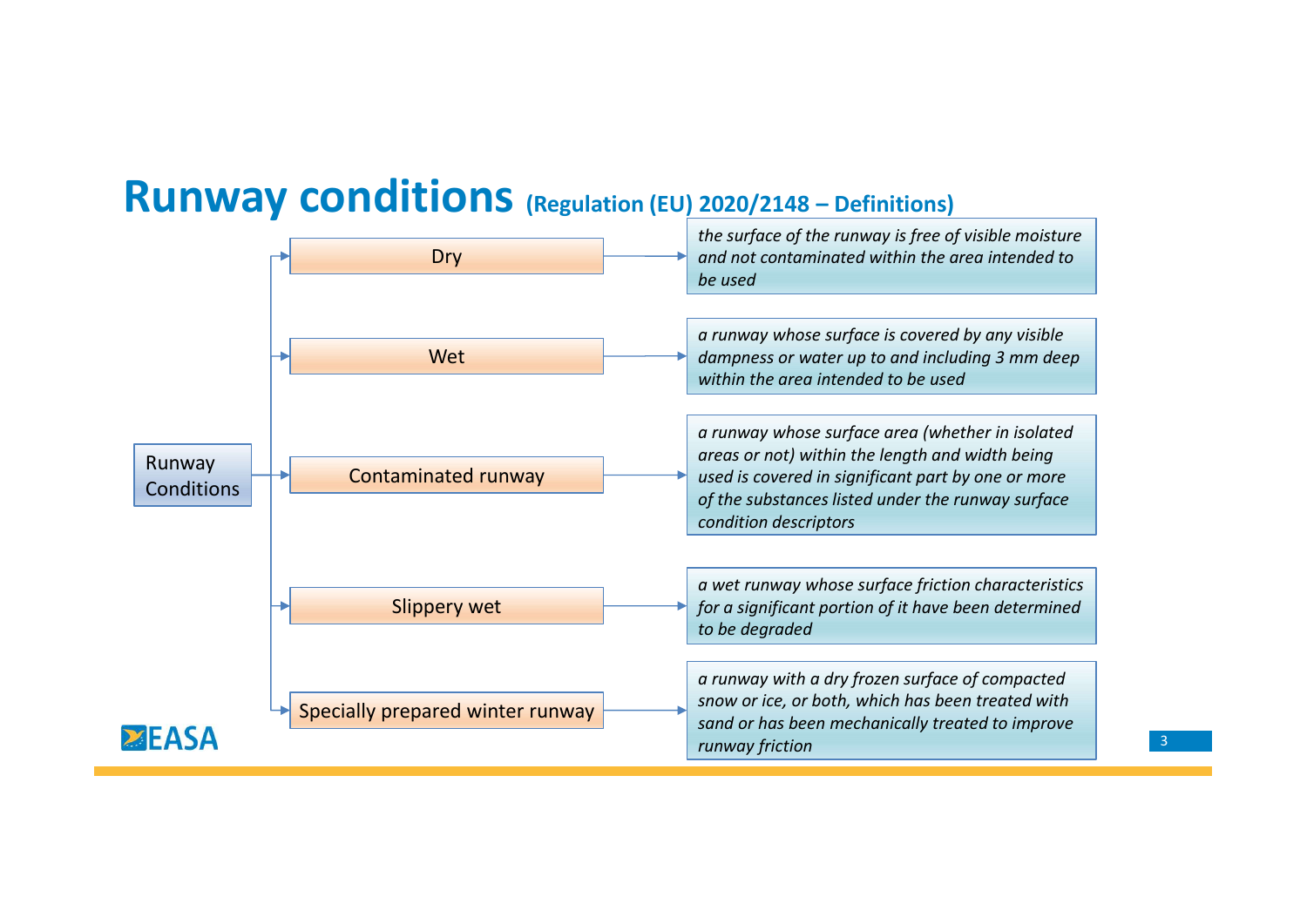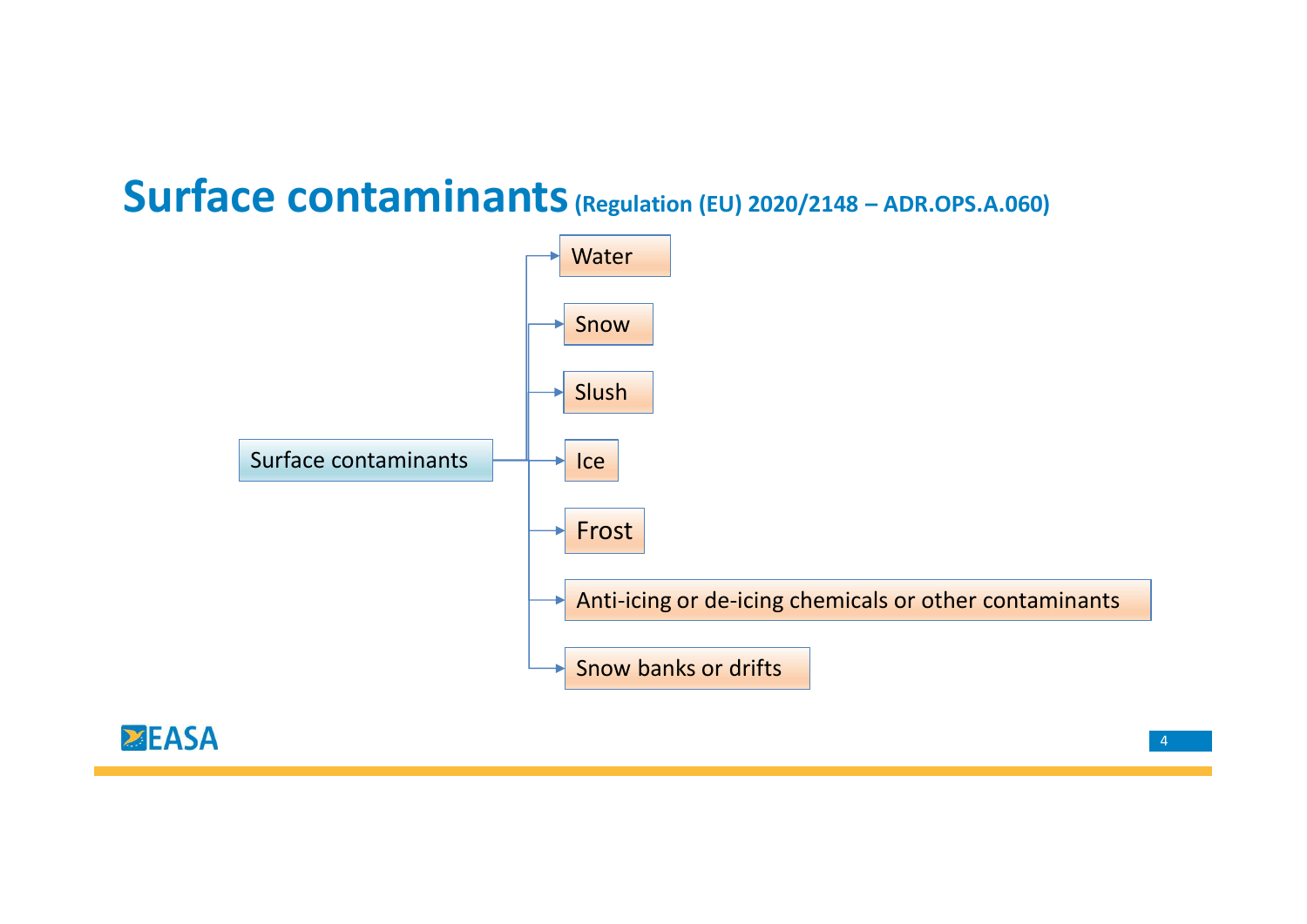## Generic Description

 $\rightarrow$  The process is divided in 4 Steps

- $\rightarrow$  Step 1: Preparation
- **New Step 2: Runway Condition Assessment (Aeroplane performance)**<br>
→ Step 2: Runway Condition Assessment (Aeroplane performance)<br>
→ Step 2: Runway Condition Assessments (Situational awareness section)<br>
→ Step 4: Report
- $\rightarrow$  Step 3: Additional Assessments (Situational awareness section)
- $\rightarrow$  Step 4: Reporting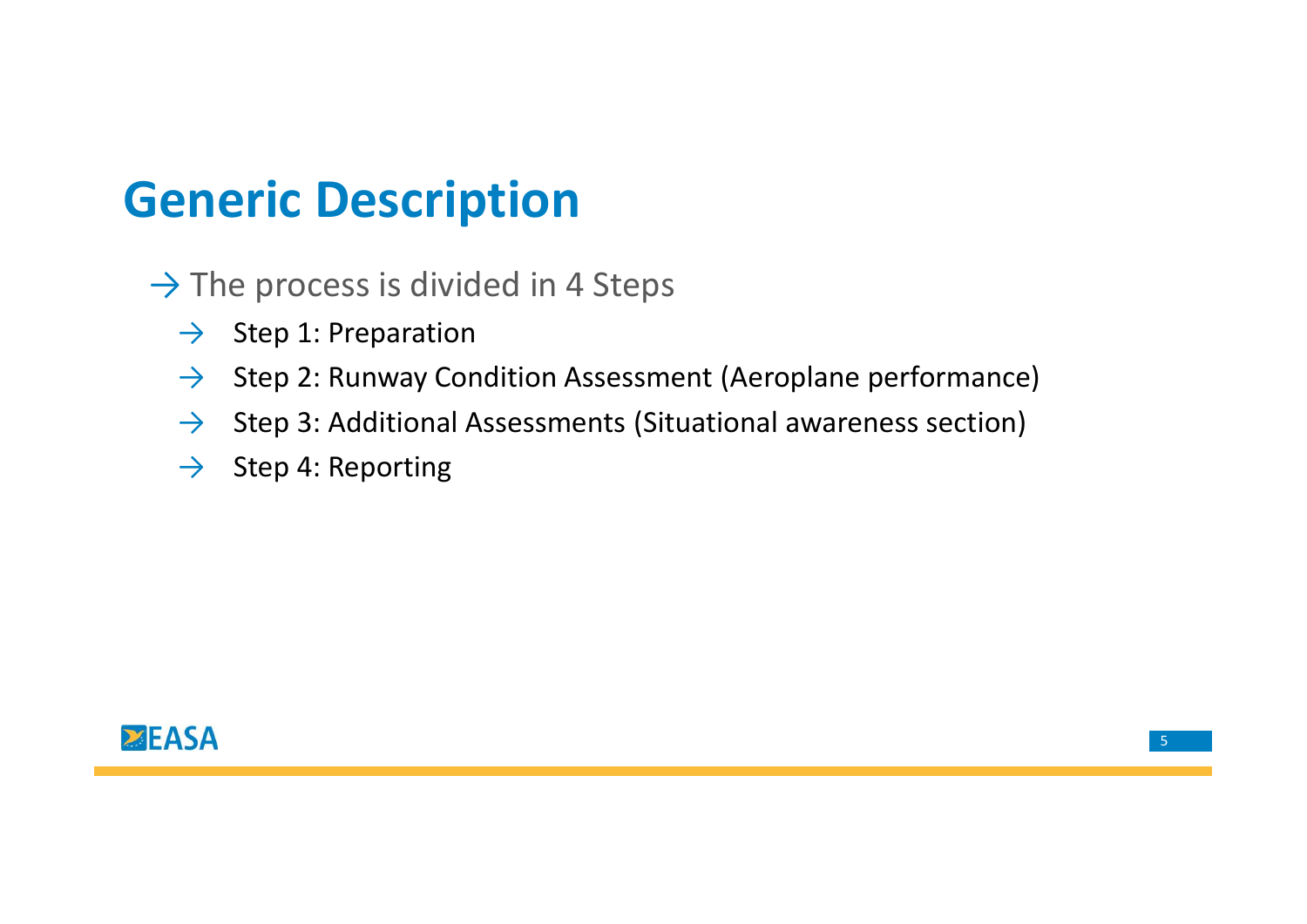## Step 1: Preparation

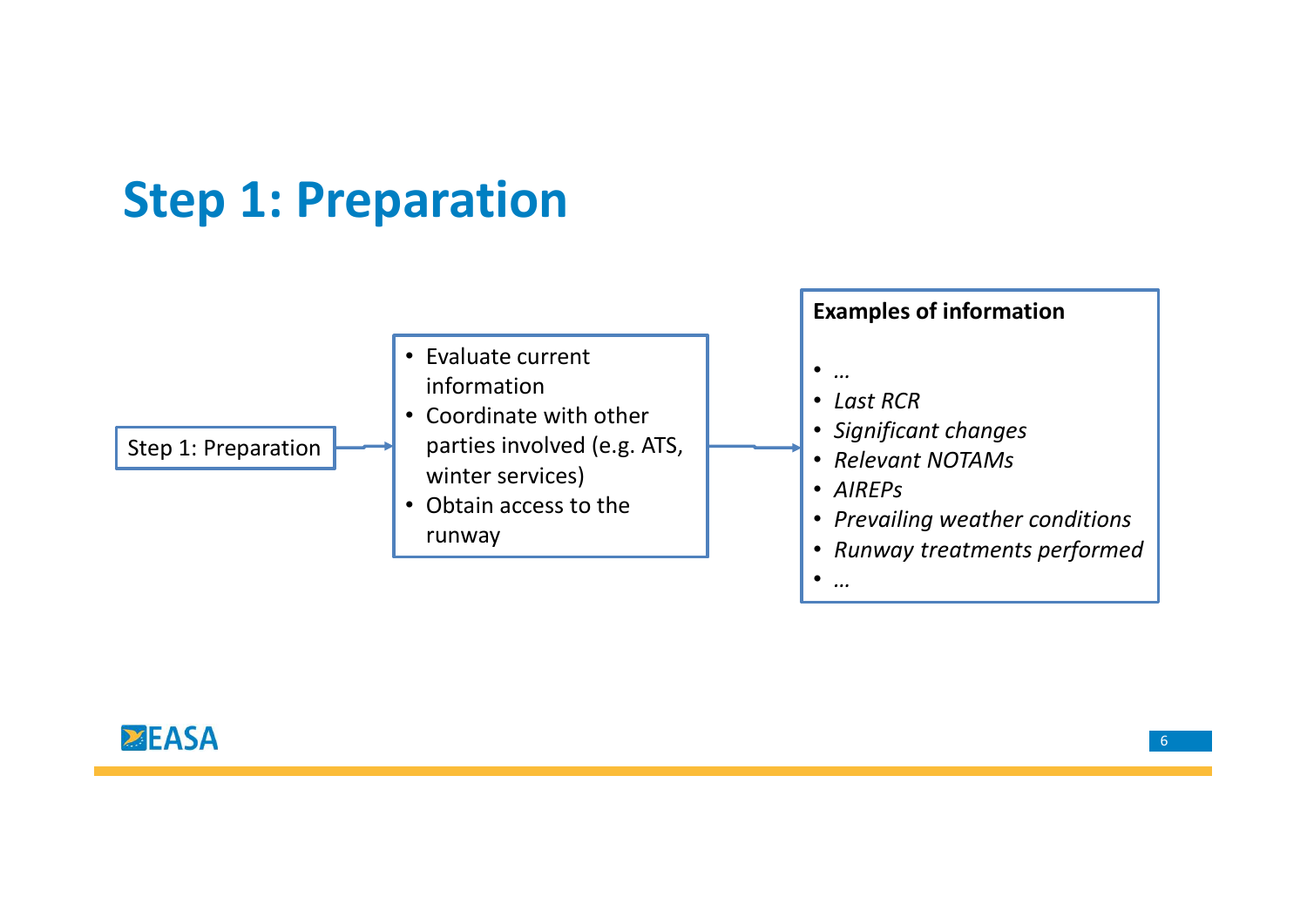## Step 2: RWY condition assessment

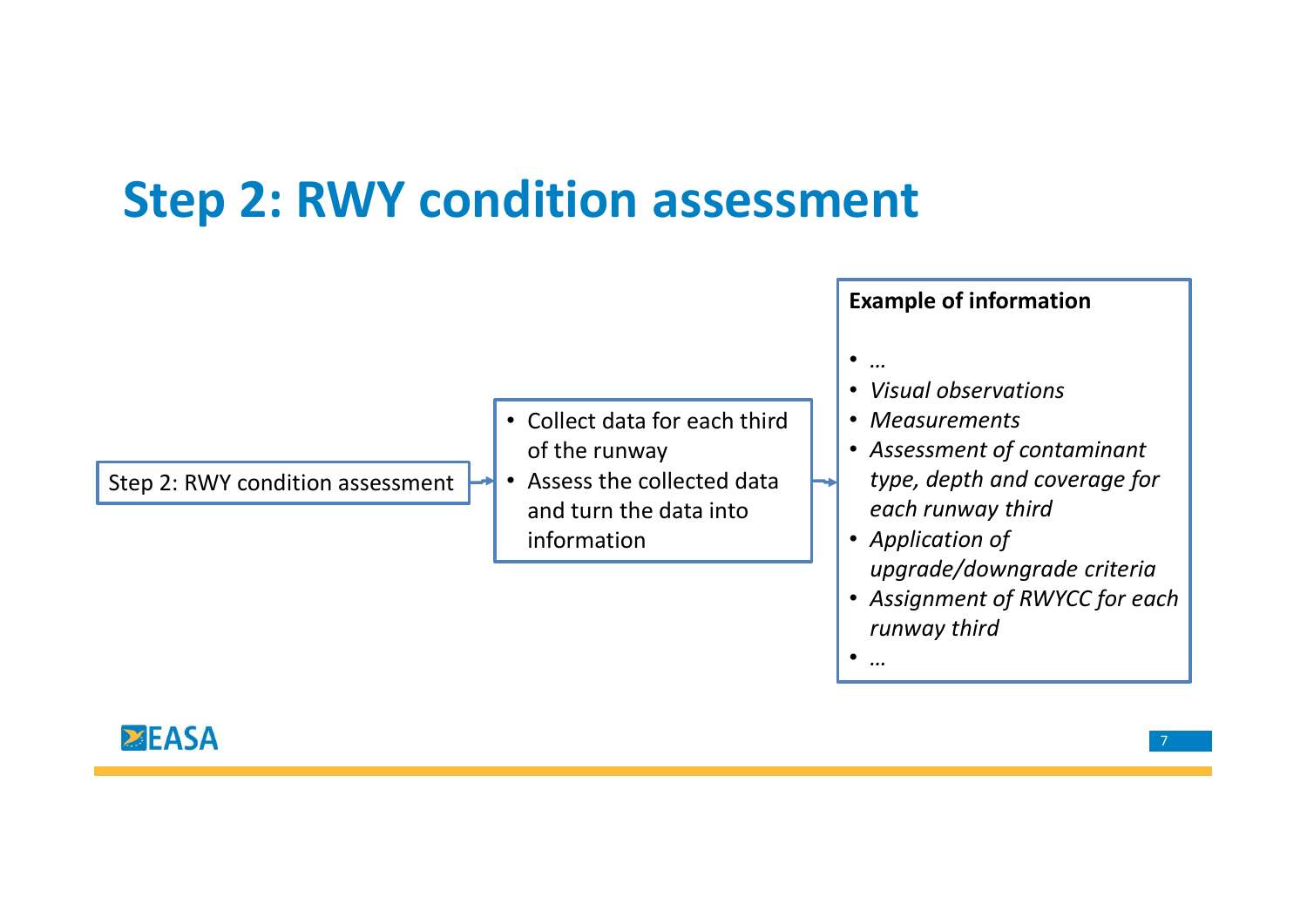## Step 3: Additional assessments

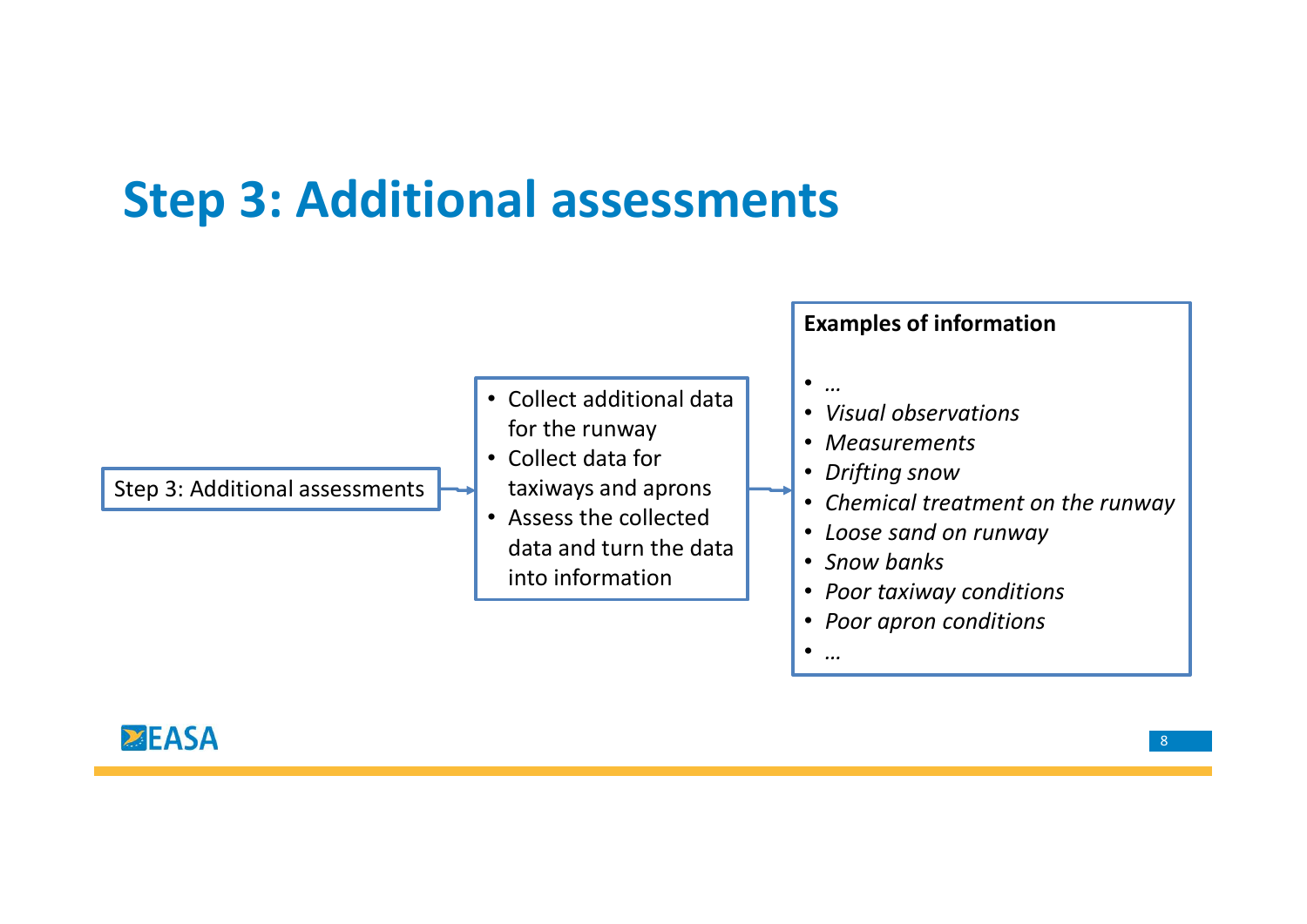## Step 4: Reporting

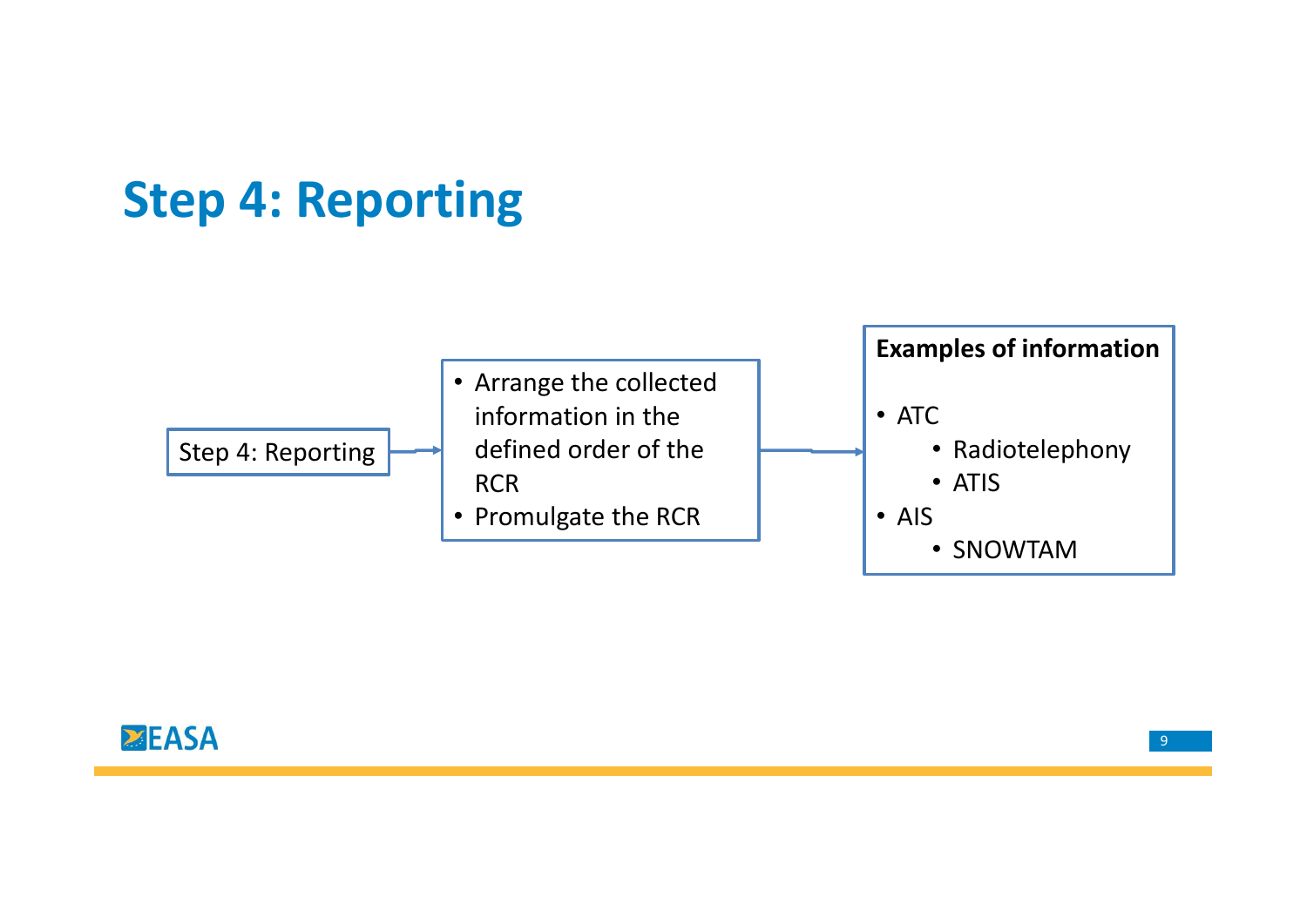## Reporting



## **EASA**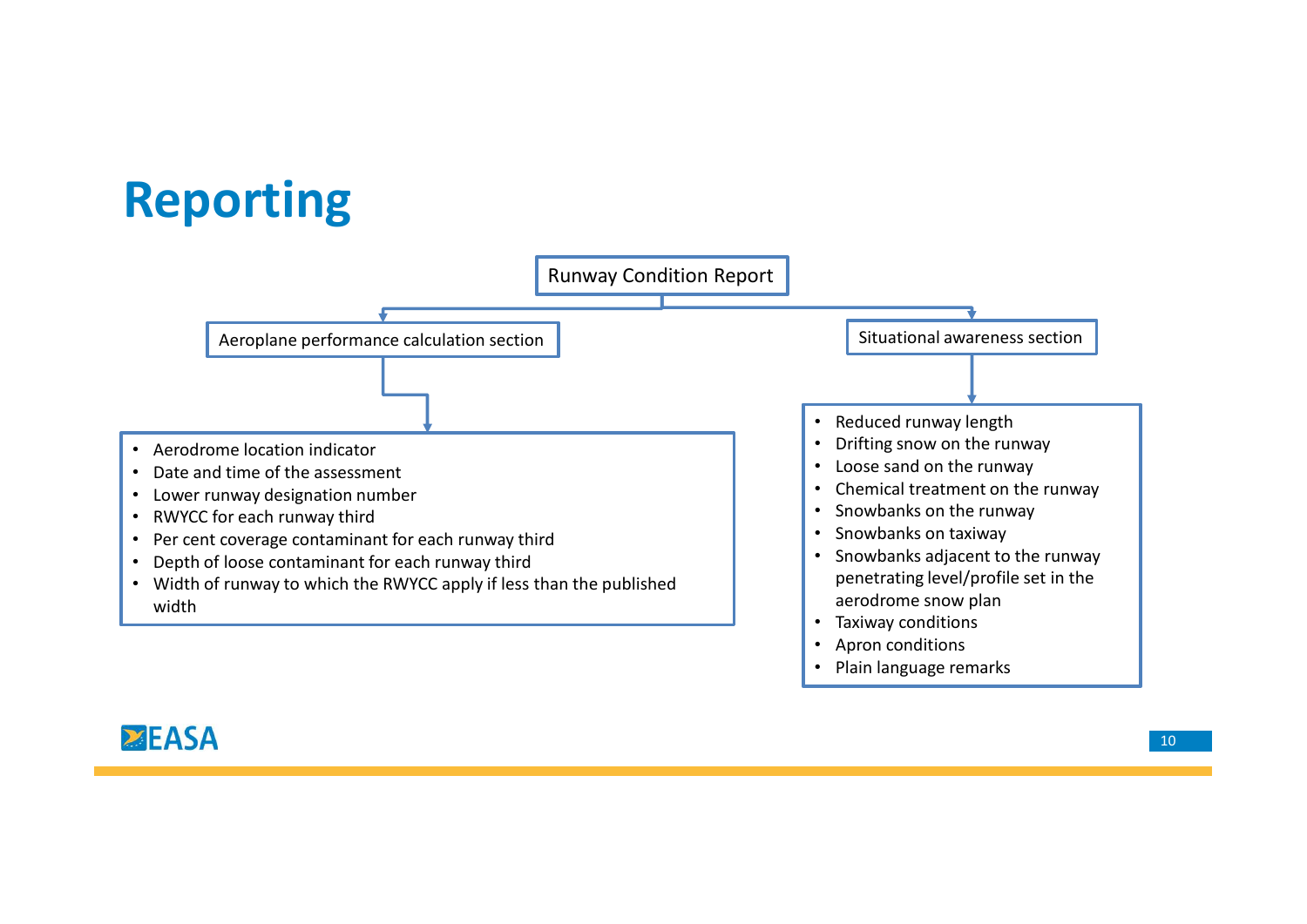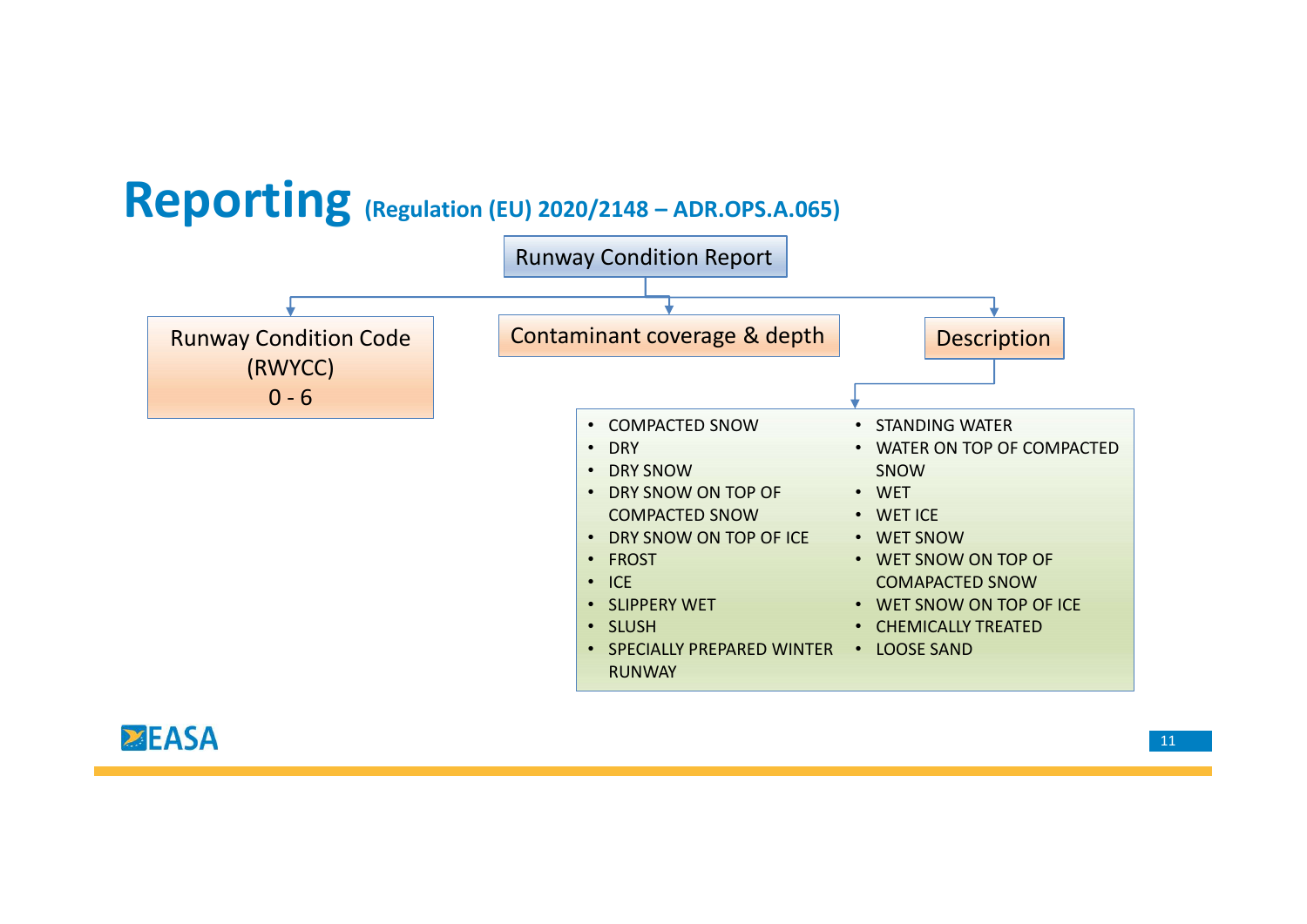- $\rightarrow$  Aerodromes with multiple runways
	- $\rightarrow$  RCR includes all runways, in case at  $\rightarrow$ least one runway is contaminated
- $\rightarrow$  Dissemination of information by ATS
	- $\rightarrow$  **Always** start from the landing runway designation
- → Friction measurements are not |  $\frac{1}{\text{cm} \cdot \text{cm} \cdot \text{cm}}$ reported



## **EASA**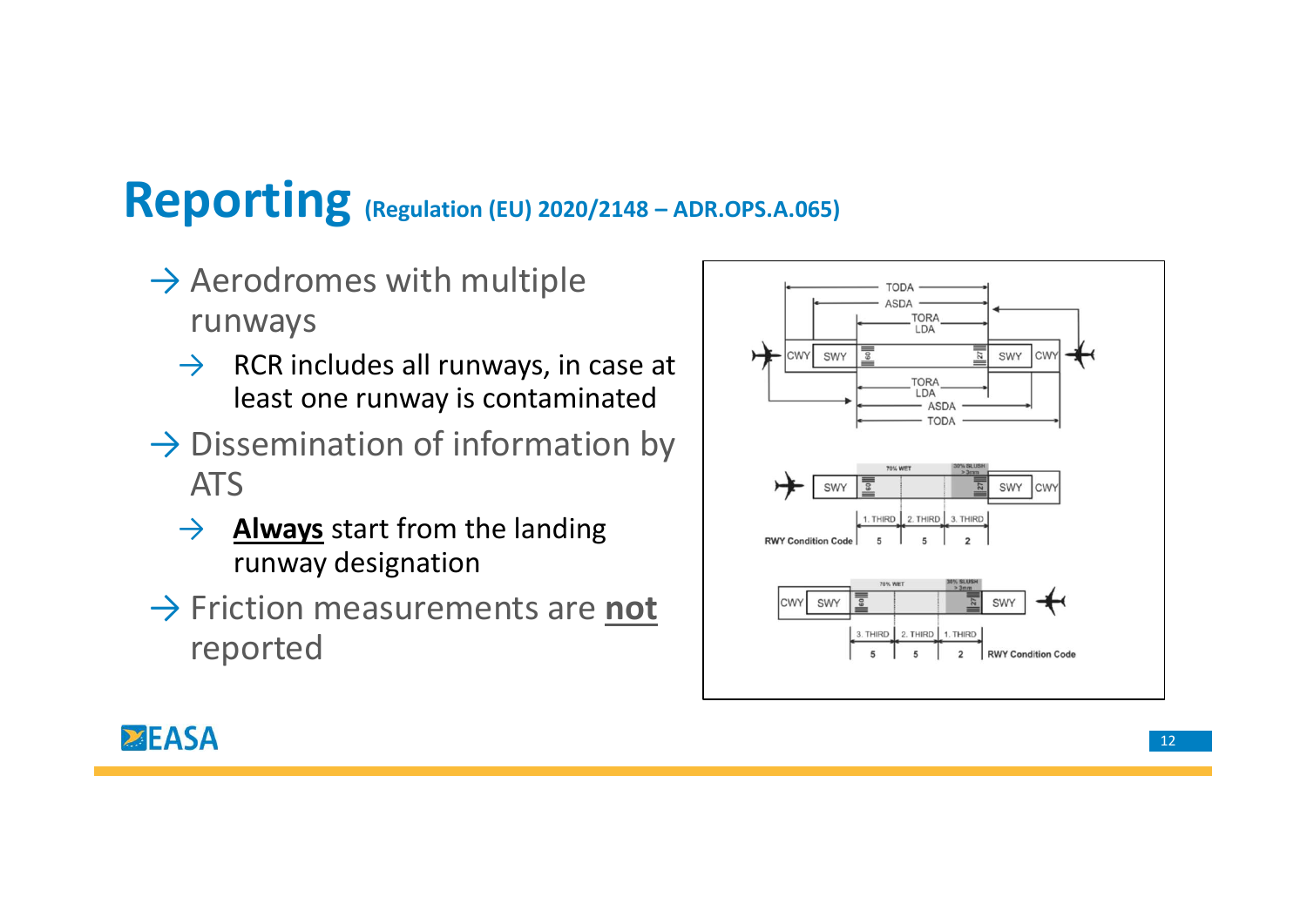# Reporting (Regulation (EU) 2020/2148 – ADR.OPS.A.065)<br>  $\rightarrow$  Significant changes that trigger a new RCR

- $\rightarrow$  Significant changes that trigger a new RCR
	- $\rightarrow$  change in the RWYCC
	- $\rightarrow$  change in the contaminant type
	- $\rightarrow$  change in reportable contaminant coverage
	- $\rightarrow$  change in contaminant depth
	- $\rightarrow$  other information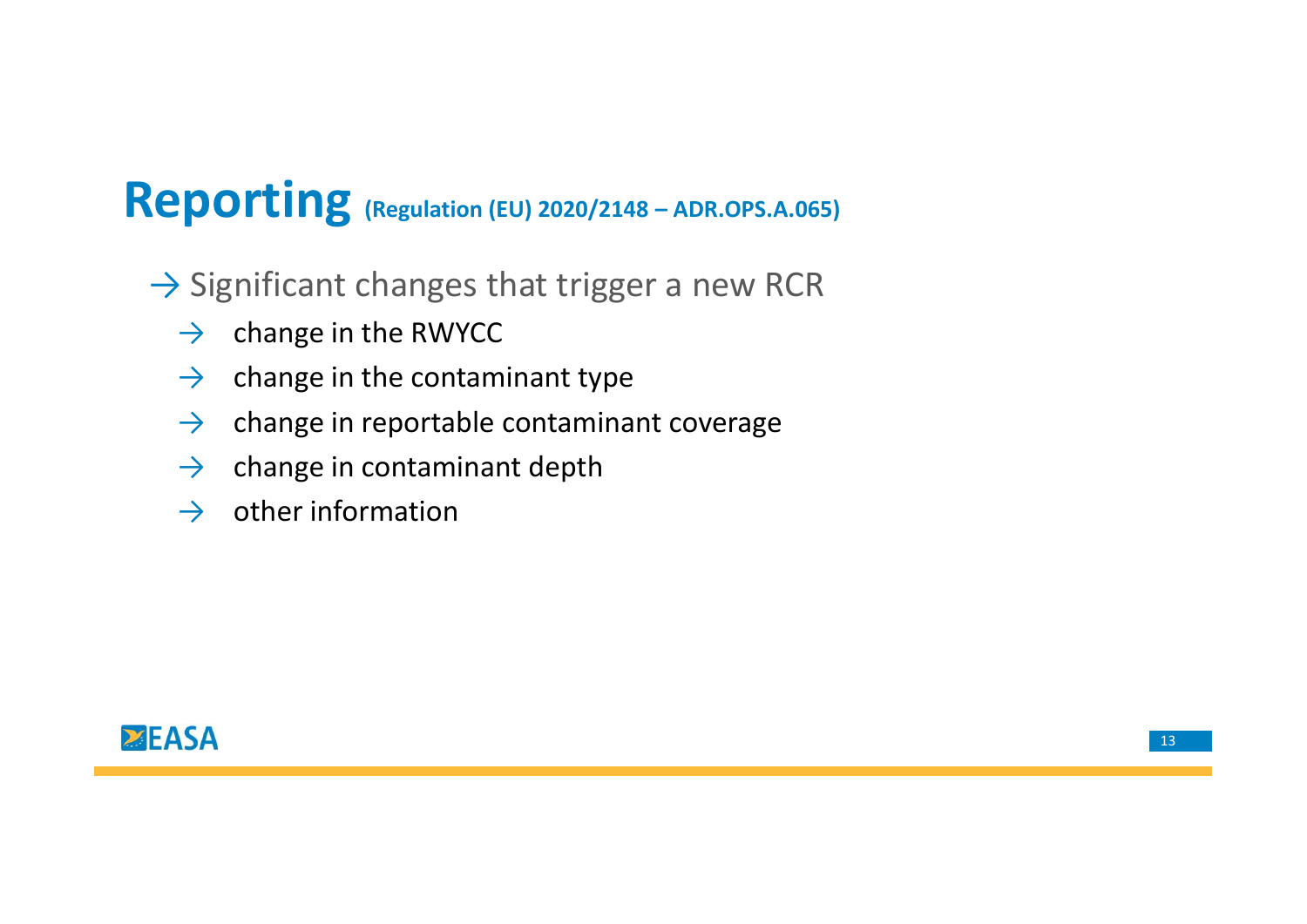# Reporting (Regulation (EU) 2020/2148 – ADR.OPS.A.065)<br>→ Reported percentage of coverage for contaminants

 $\rightarrow$  Reported percentage of coverage for contaminants

| $\overline{2}$ (Regulation (EU) 2020/2148 – ADR.OPS.A.065) |                                              |  |  |
|------------------------------------------------------------|----------------------------------------------|--|--|
|                                                            | rted percentage of coverage for contaminants |  |  |
| <b>Assessed per cent</b>                                   | <b>Reported per cent</b>                     |  |  |
| $10 - 25$                                                  | 25                                           |  |  |
| $26 - 50$                                                  | 50                                           |  |  |
|                                                            |                                              |  |  |
| $51 - 75$                                                  | 75                                           |  |  |
| $76 - 100$                                                 | 100                                          |  |  |
|                                                            |                                              |  |  |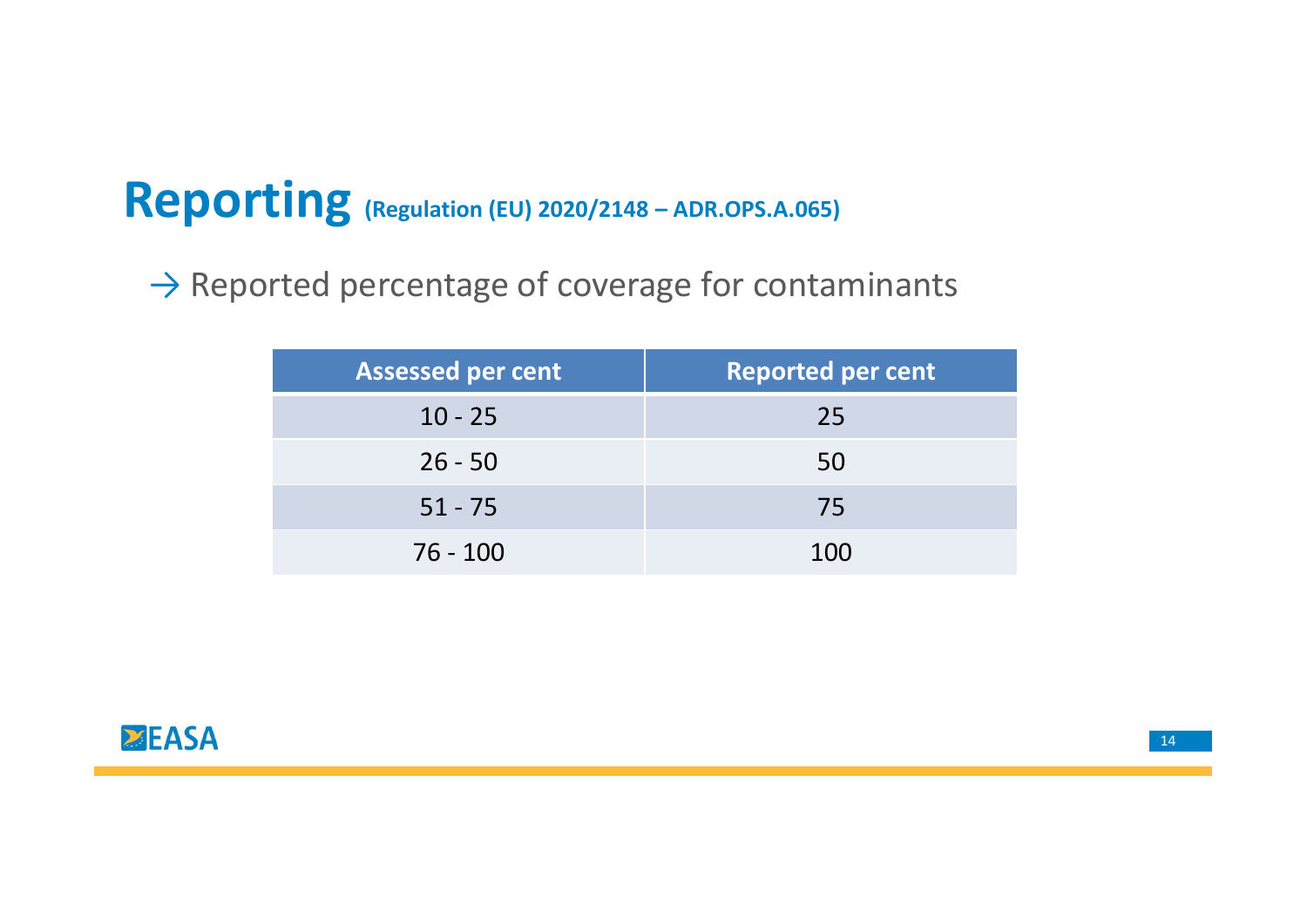# Reporting (Regulation (EU) 2020/2148 – ADR.OPS.A.065)<br>
→ Depth assessments for contaminants

## $\rightarrow$  Depth assessments for contaminants

| Depth assessments for contaminants | $\overline{\text{norm}}$ (Regulation (EU) 2020/2148 - ADR.OPS.A.065) |                           |
|------------------------------------|----------------------------------------------------------------------|---------------------------|
| <b>Contaminant</b>                 | Valid values to be reported                                          | <b>Significant change</b> |
| <b>STANDING WATER</b>              | 04, then assessed value                                              | 3 mm                      |
| <b>SLUSH</b>                       | 03, then assessed value                                              | 3 mm                      |
| <b>WET SNOW</b>                    | 03, then assessed value                                              | $5 \, \text{mm}$          |
| <b>DRY SNOW</b>                    | 03, then assessed value                                              | 20 mm                     |
|                                    |                                                                      |                           |
|                                    |                                                                      |                           |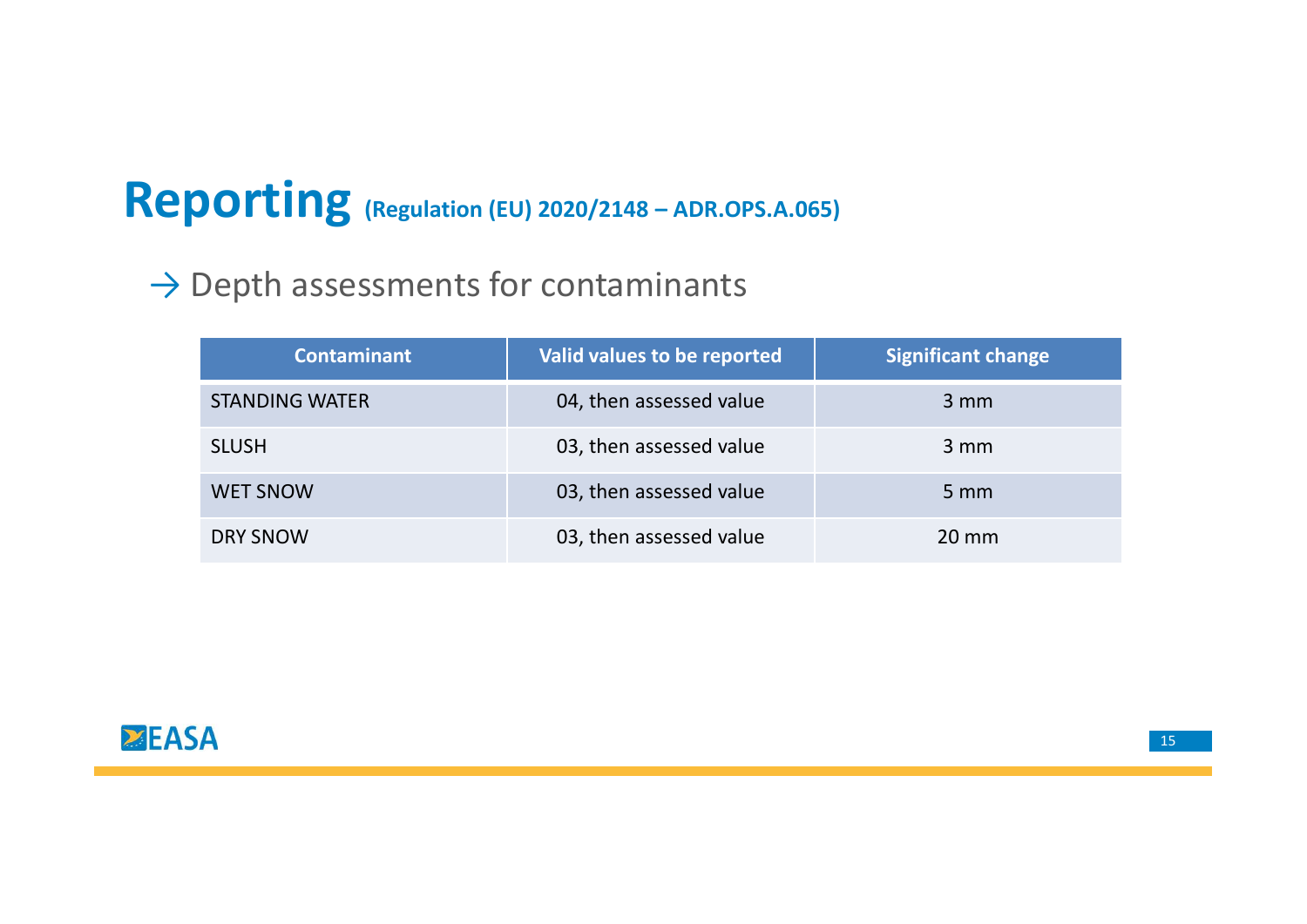|                  |                                                            | Assessment - RCAM (Regulation (EU) 2020/2148 - ADR.OPS.B.037)                     |                                                      |
|------------------|------------------------------------------------------------|-----------------------------------------------------------------------------------|------------------------------------------------------|
|                  | <b>Assessment Criteria</b>                                 | <b>Runway Condition Assessment Matrix</b><br><b>Downgrade Assessment Criteria</b> |                                                      |
| <b>RWYCC</b>     | <b>Runway surface description</b>                          | Aeroplane deceleration or<br>directional control observation                      | Special air<br>report of<br>runway<br>braking action |
| $\boldsymbol{6}$ | <b>DRY</b>                                                 |                                                                                   |                                                      |
| 5                | • FROST<br>$\bullet$ WET<br>Up to and including 3 mm depth | Braking deceleration is normal for<br>the wheel braking effort AND                | GOOD                                                 |
|                  | • SLUSH<br>• DRY SNOW<br>• WET SNOW                        | directional control is normal                                                     |                                                      |

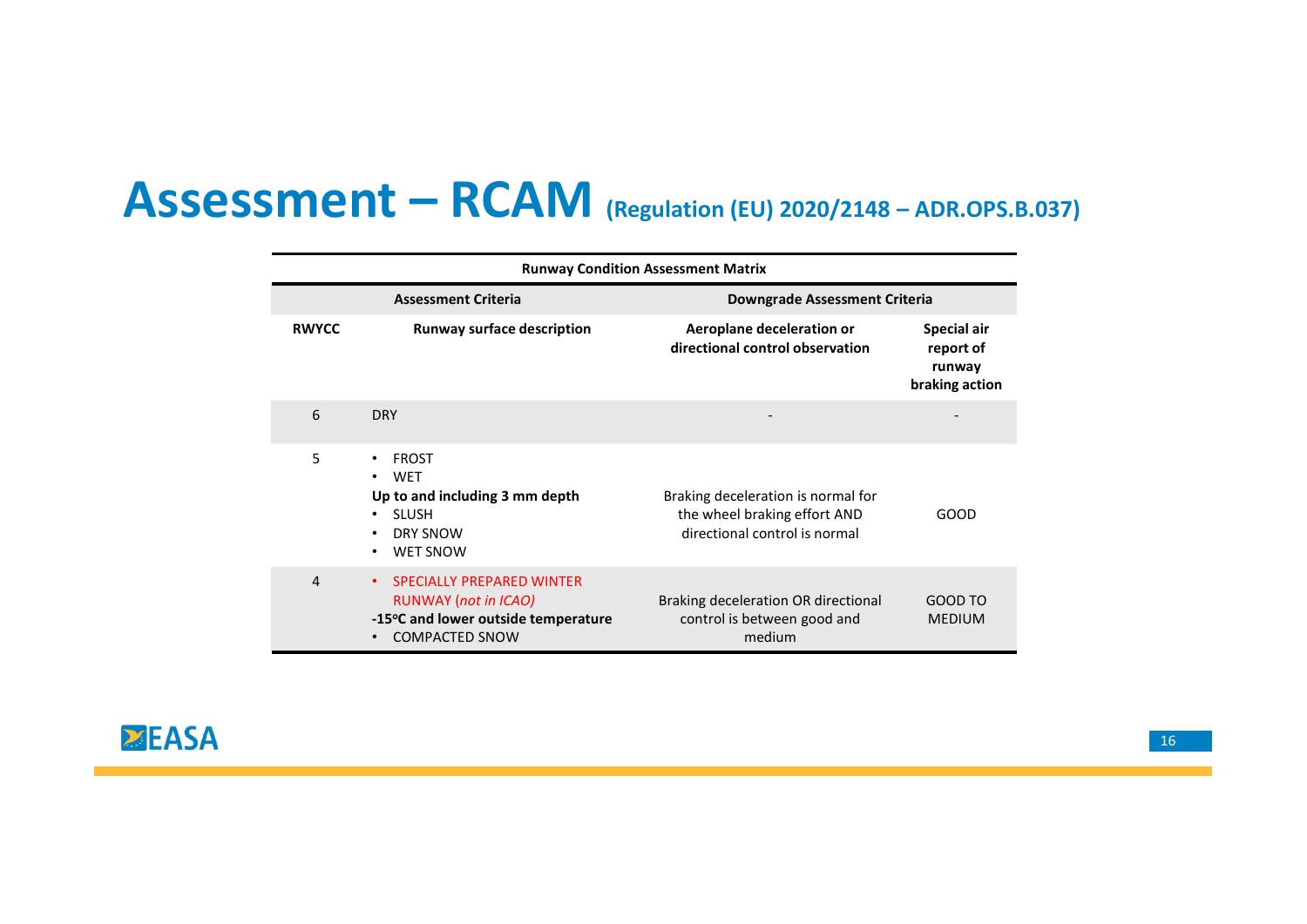|                | Assessment - RCAM (Regulation (EU) 2020/2148 - ADR.OPS.B.037)                                                                                                                                               |                                                                                                                                       |                                                      |
|----------------|-------------------------------------------------------------------------------------------------------------------------------------------------------------------------------------------------------------|---------------------------------------------------------------------------------------------------------------------------------------|------------------------------------------------------|
|                |                                                                                                                                                                                                             |                                                                                                                                       |                                                      |
|                |                                                                                                                                                                                                             | <b>Runway Condition Assessment Matrix</b>                                                                                             |                                                      |
|                | <b>Assessment Criteria</b>                                                                                                                                                                                  | <b>Downgrade Assessment Criteria</b>                                                                                                  |                                                      |
| <b>RWYCC</b>   | <b>Runway surface description</b>                                                                                                                                                                           | Aeroplane deceleration or<br>directional control observation                                                                          | Special air<br>report of<br>runway<br>braking action |
| $\overline{3}$ | • SLIPPERY WET<br>• DRY SNOW or WET SNOW (any<br>depth) ON TOP OF COMPACTED<br>SNOW<br>More than 3 mm depth<br>• DRY SNOW<br>• WET SNOW<br>Higher than -15°C outside air<br>temperature<br>• COMPACTED SNOW | Braking deceleration is noticeably<br>reduced for the wheel braking effort<br>applied OR directional control is<br>noticeably reduced | <b>MEDIUM</b>                                        |
|                |                                                                                                                                                                                                             |                                                                                                                                       | MEDIUM TO                                            |

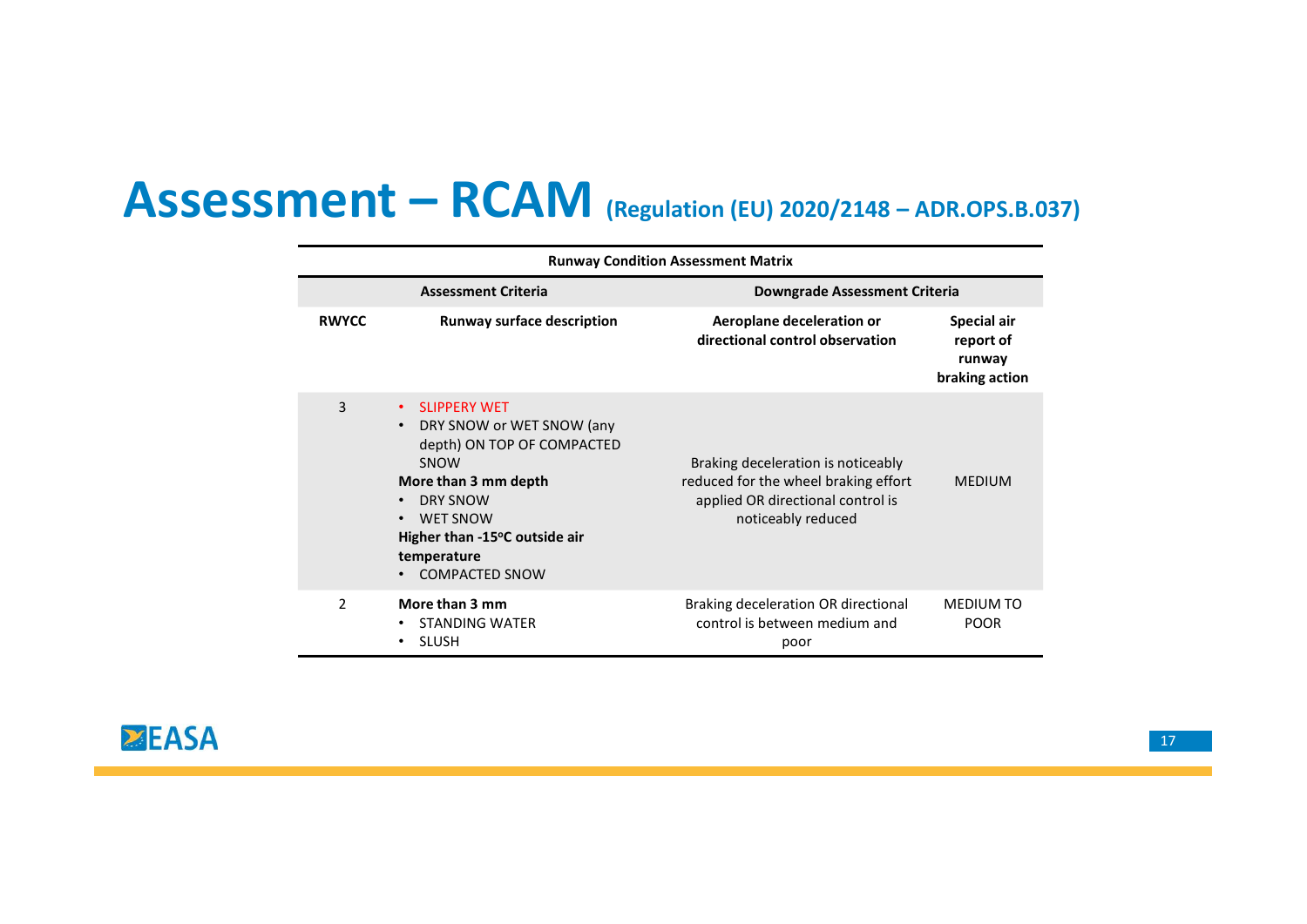|              |                                   | Assessment - RCAM (Regulation (EU) 2020/2148 - ADR.OPS.B.037)<br><b>Runway Condition Assessment Matrix</b> |                                                      |
|--------------|-----------------------------------|------------------------------------------------------------------------------------------------------------|------------------------------------------------------|
|              | <b>Assessment Criteria</b>        | <b>Downgrade Assessment Criteria</b>                                                                       |                                                      |
| <b>RWYCC</b> | <b>Runway surface description</b> | Aeroplane deceleration or<br>directional control observation                                               | Special air<br>report of<br>runway<br>braking action |
| $\mathbf{1}$ | $\cdot$ ICE                       | Braking deceleration is significantly<br>reduced for the wheel braking effort                              | <b>POOR</b>                                          |
|              |                                   | applied OR directional control is<br>significantly reduced                                                 |                                                      |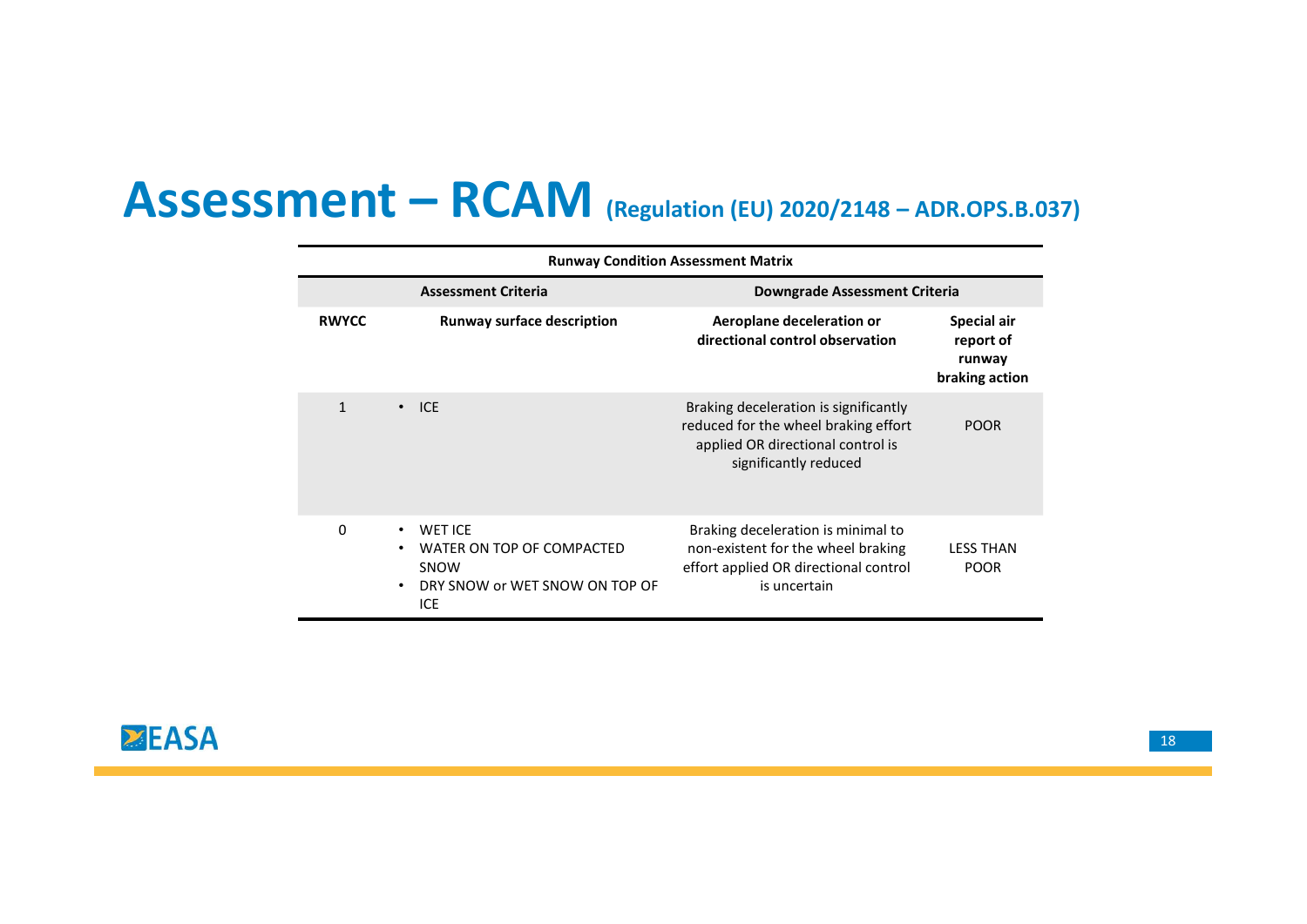|                  | Assessment - RCAM - Simplified (Regulation (EU) 2020/2148 - ADR.OPS.B.037)                                  |                                                                                                     |                                                      |
|------------------|-------------------------------------------------------------------------------------------------------------|-----------------------------------------------------------------------------------------------------|------------------------------------------------------|
|                  |                                                                                                             |                                                                                                     |                                                      |
|                  |                                                                                                             | <b>Runway Condition Assessment Matrix</b>                                                           |                                                      |
|                  | <b>Assessment Criteria</b>                                                                                  | <b>Downgrade Assessment Criteria</b>                                                                |                                                      |
| <b>RWYCC</b>     | <b>Runway surface description</b>                                                                           | Aeroplane deceleration or<br>directional control observation                                        | Special air<br>report of<br>runway<br>braking action |
| $\boldsymbol{6}$ | <b>DRY</b>                                                                                                  |                                                                                                     | $\overline{\phantom{a}}$                             |
| 5                | • WET (The runway surface is covered<br>by any visible dampness or water up<br>to and including 3 mm depth) | Braking deceleration is normal for<br>the wheel braking effort AND<br>directional control is normal | GOOD                                                 |
| $\sqrt{4}$       |                                                                                                             | Braking deceleration OR directional<br>control is between good and<br>medium                        | GOOD TO<br>MEDIUM                                    |
|                  |                                                                                                             |                                                                                                     |                                                      |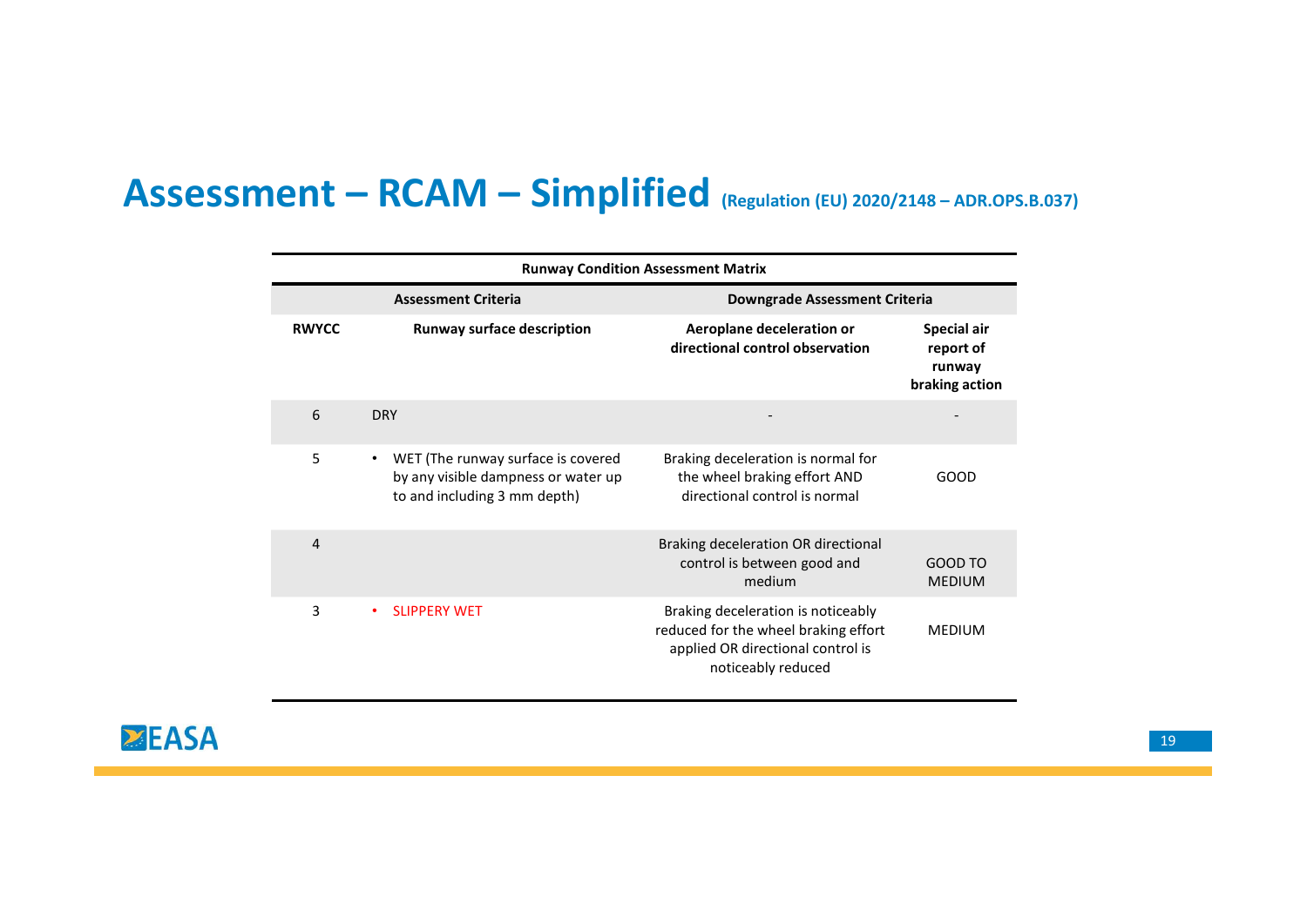# $\begin{array}{l} \mathsf{Assessment-RCAM- Simplified}_{\text{(Regulation (EU) 2020/2148-ADROPS.B.037)}} \\\hline \text{Rumpers} \end{array}$

|                |                                                       | $nt - RCAM - Simplified_{(Regulation (EU) 2020/2148 - ADR.OPS.B.037)}$                                                                      |                                                      |
|----------------|-------------------------------------------------------|---------------------------------------------------------------------------------------------------------------------------------------------|------------------------------------------------------|
|                |                                                       |                                                                                                                                             |                                                      |
|                |                                                       | <b>Runway Condition Assessment Matrix</b>                                                                                                   |                                                      |
|                | <b>Assessment Criteria</b>                            | <b>Downgrade Assessment Criteria</b>                                                                                                        |                                                      |
| <b>RWYCC</b>   | <b>Runway surface description</b>                     | Aeroplane deceleration or<br>directional control observation                                                                                | Special air<br>report of<br>runway<br>braking action |
| $\overline{2}$ | More than 3 mm:<br><b>STANDING WATER</b><br>$\bullet$ | Braking deceleration OR directional<br>control is between medium and<br>poor                                                                | <b>MEDIUM TO</b><br><b>POOR</b>                      |
| $\mathbf{1}$   |                                                       | Braking deceleration is significantly<br>reduced for the wheel braking effort<br>applied OR directional control is<br>significantly reduced | <b>POOR</b>                                          |
| $\pmb{0}$      |                                                       | Braking deceleration is minimal to<br>non-existent for the wheel braking<br>effort applied OR directional control<br>is uncertain           | <b>LESS THAN</b><br><b>POOR</b>                      |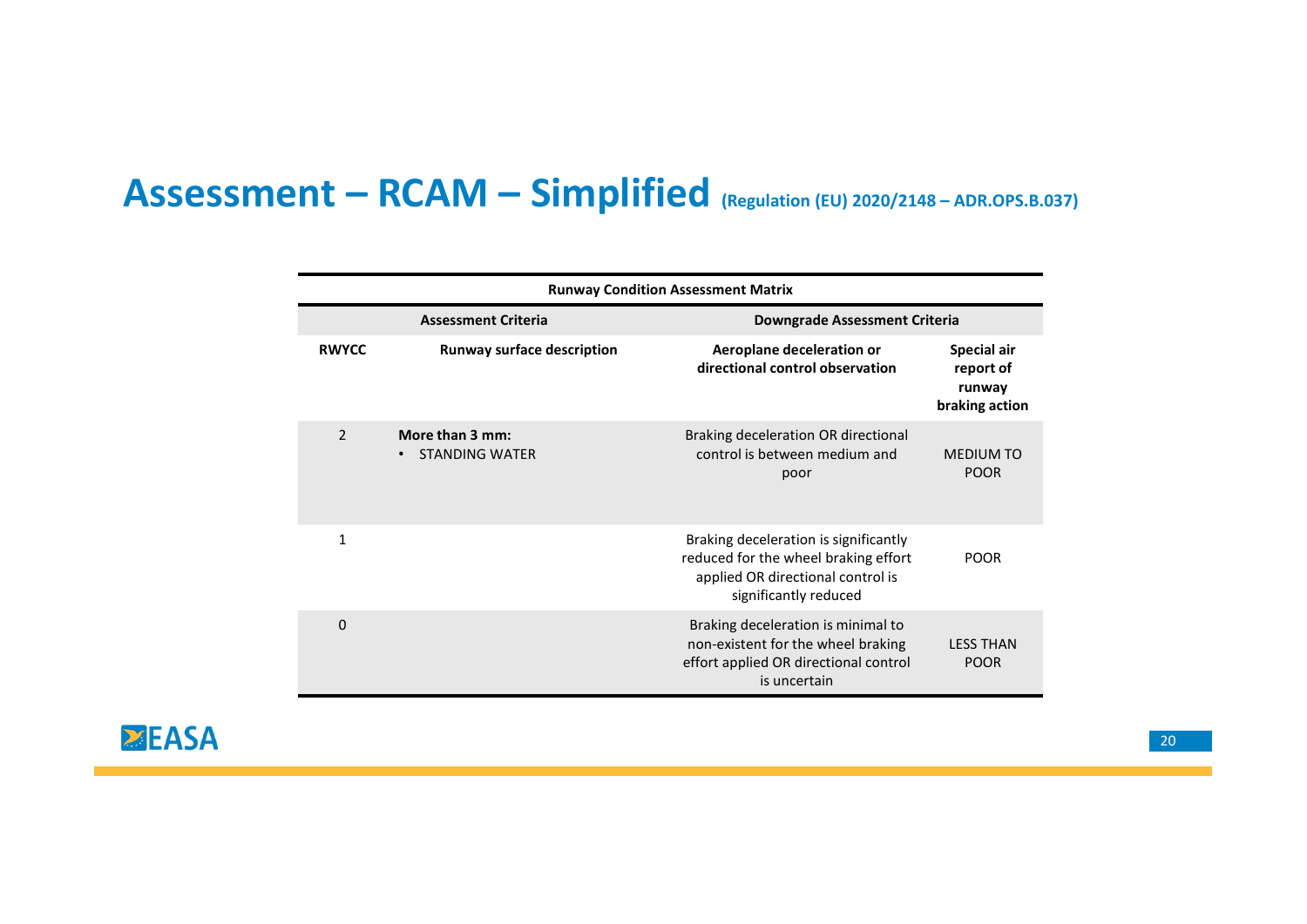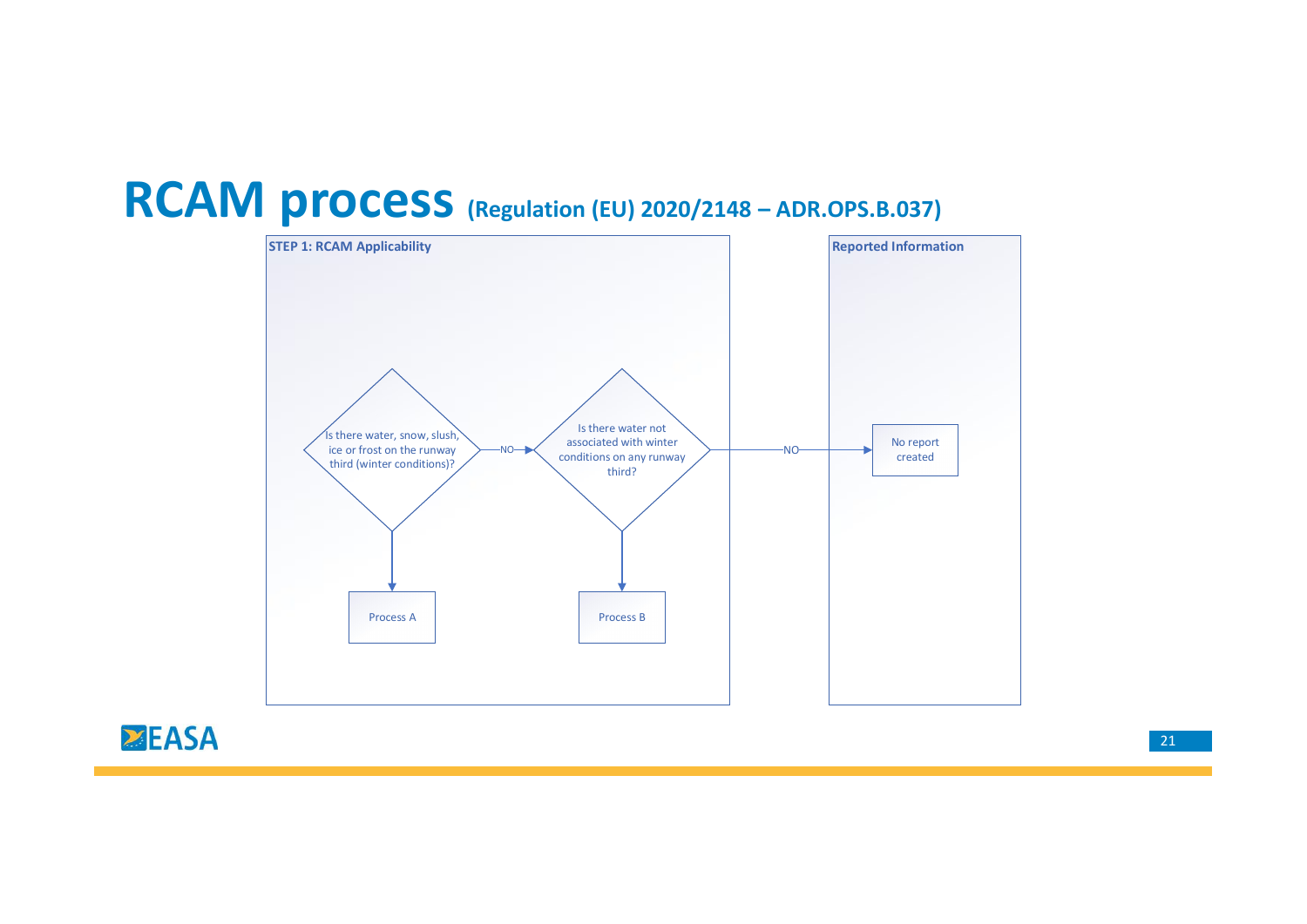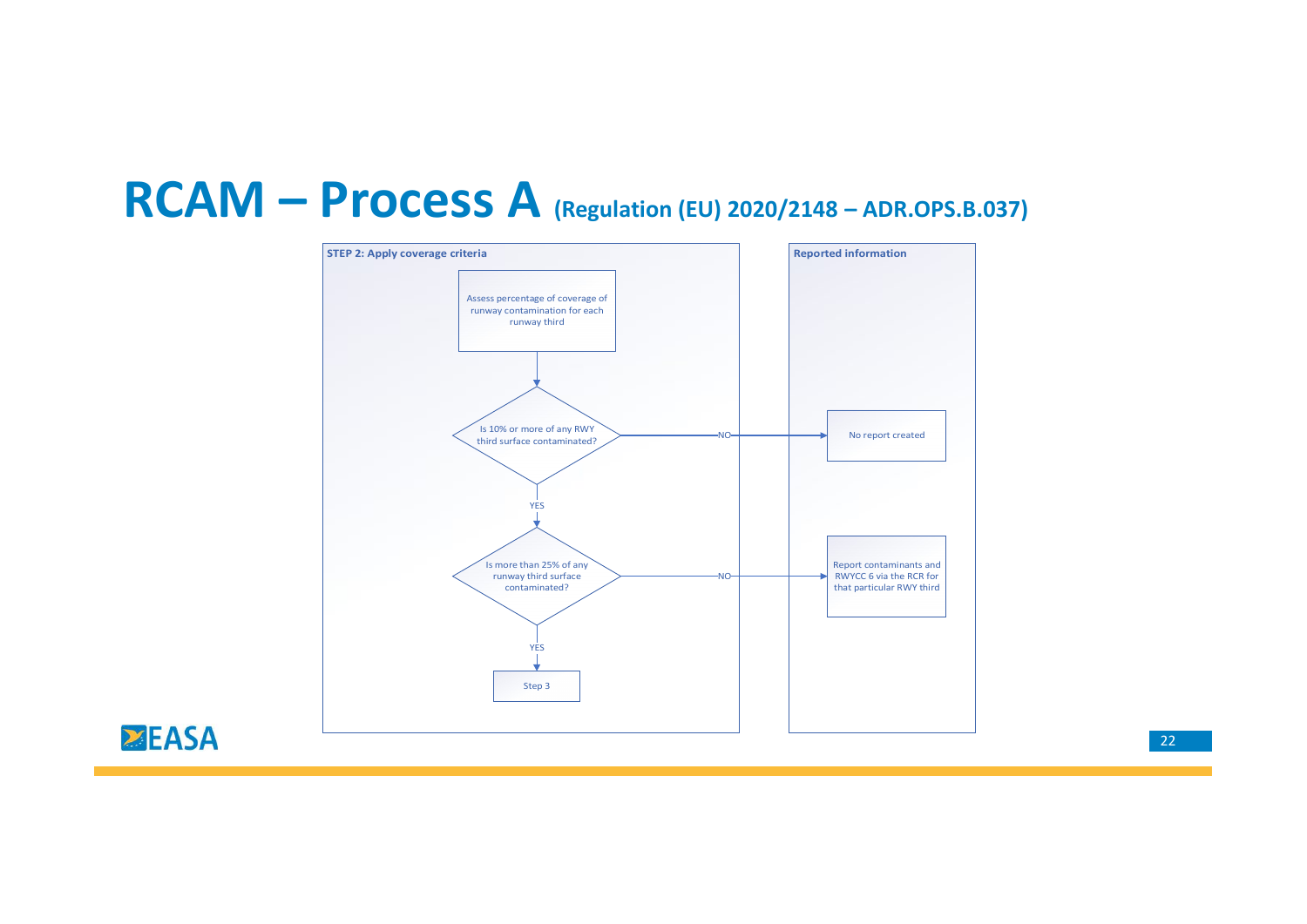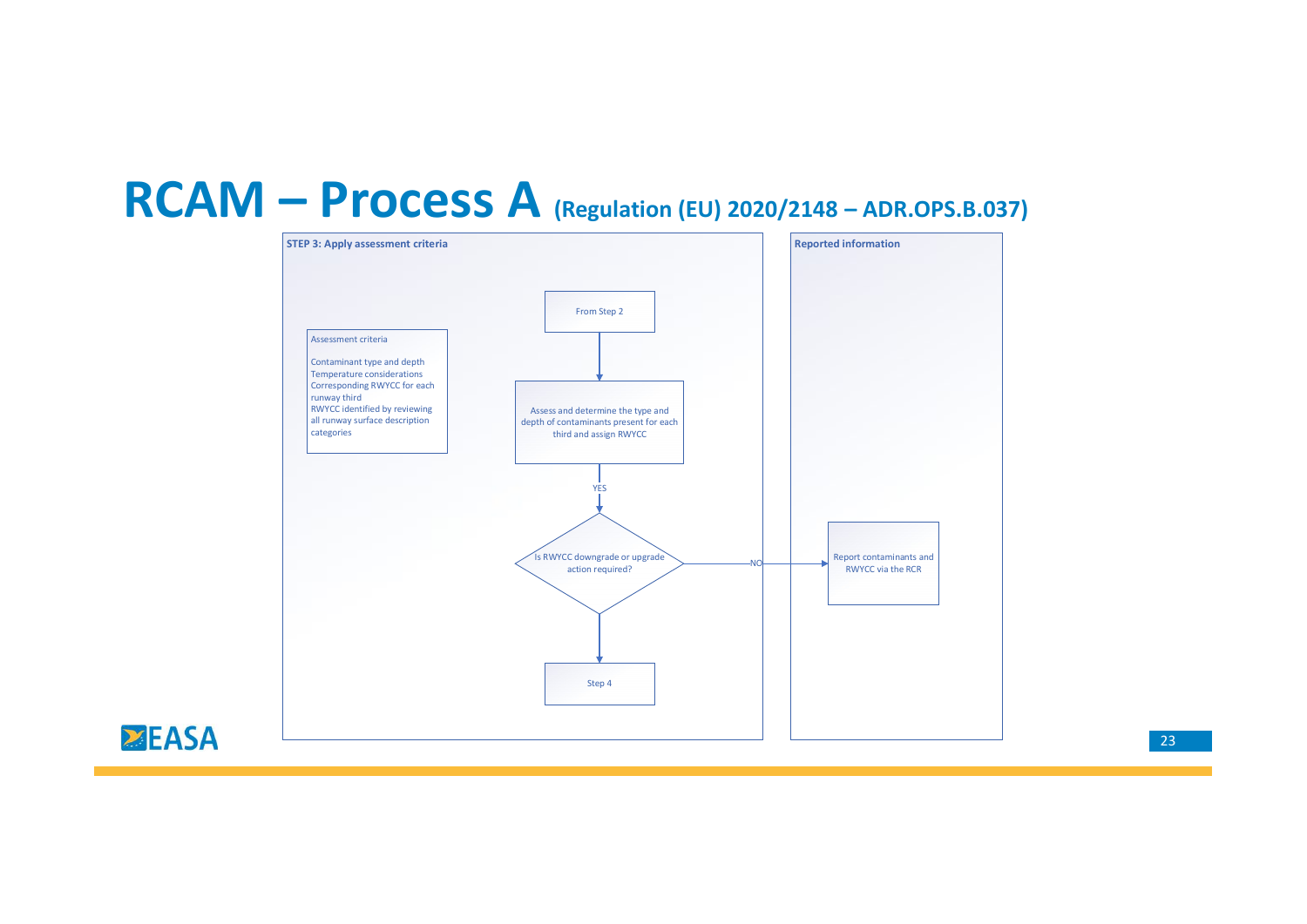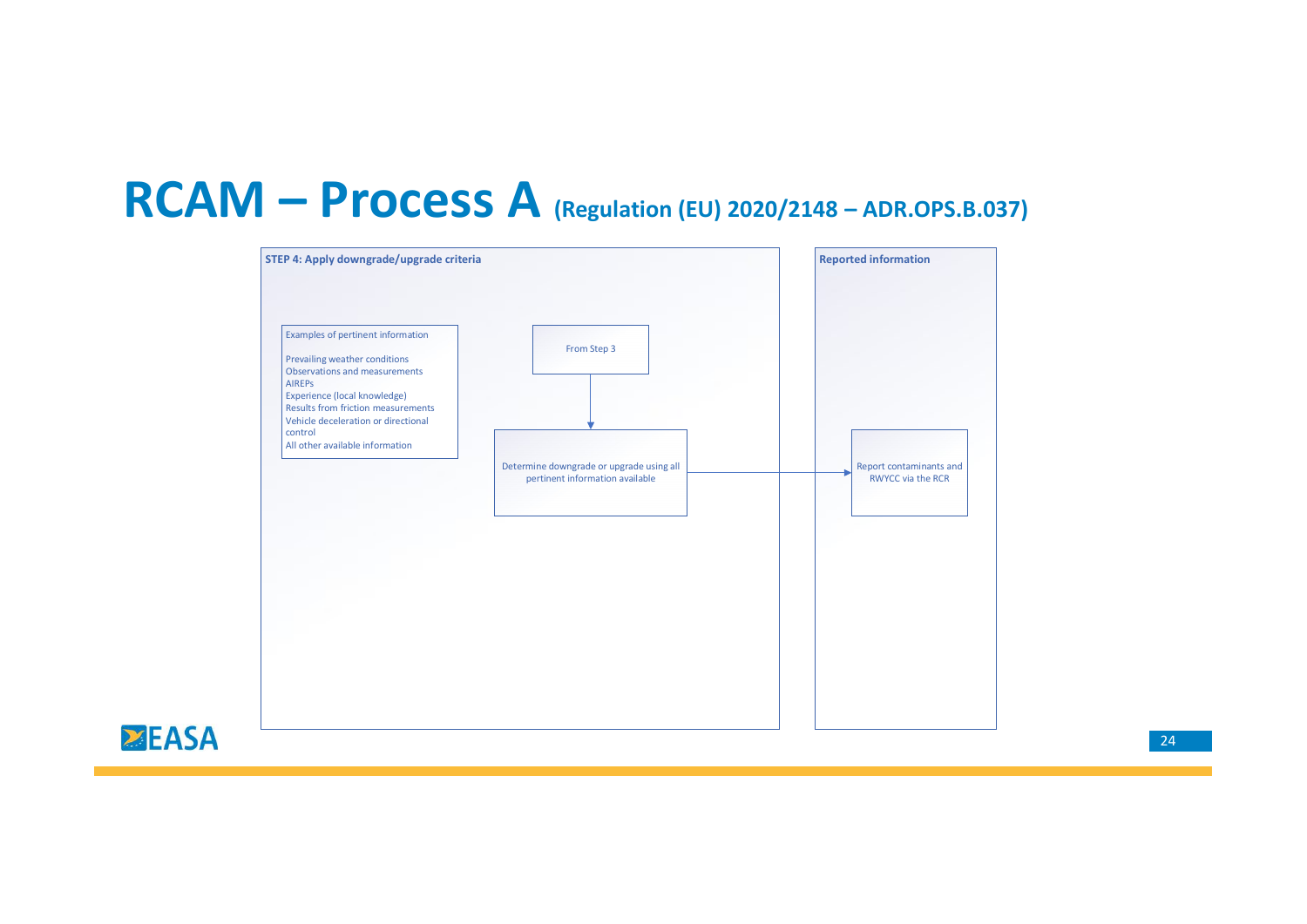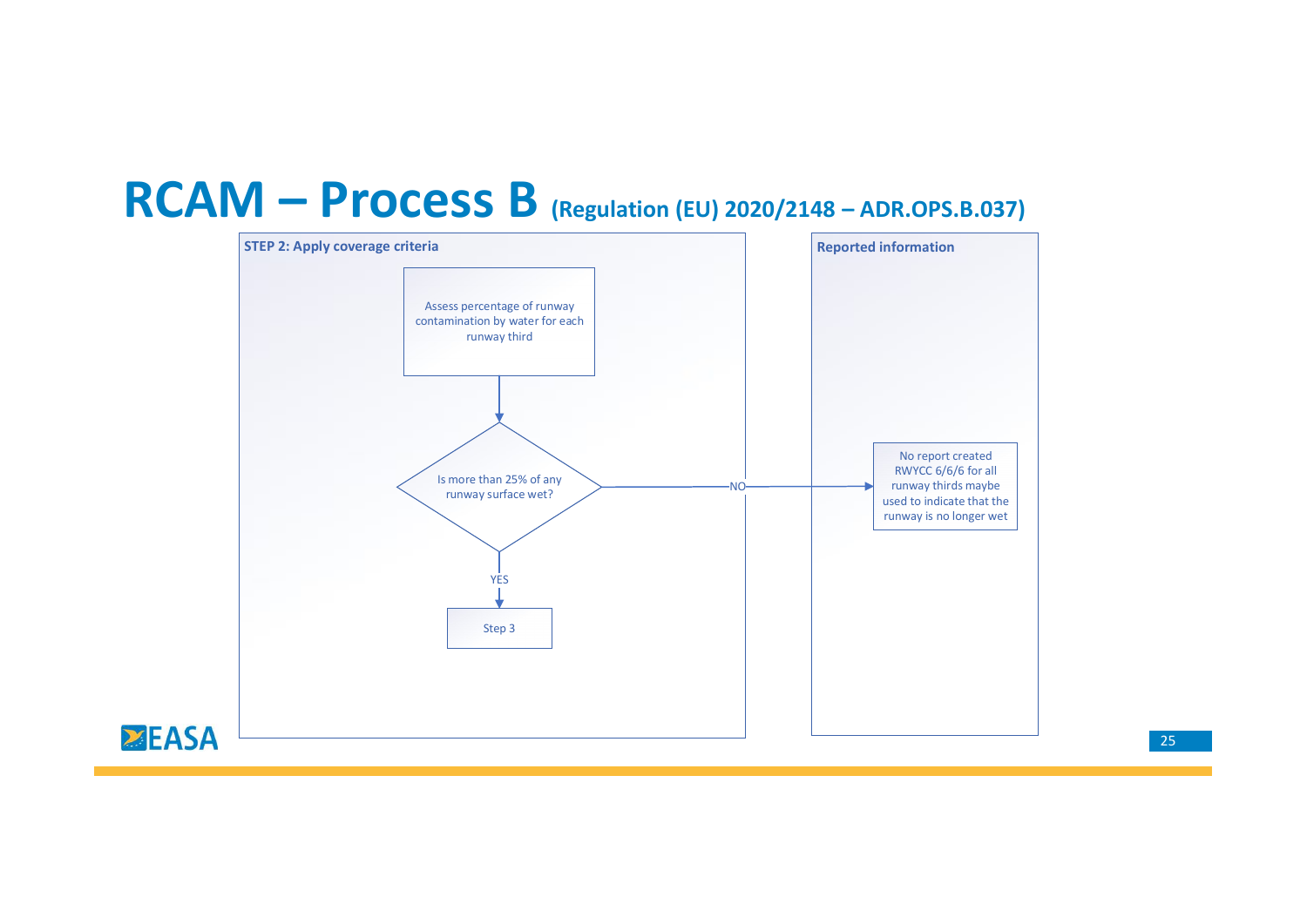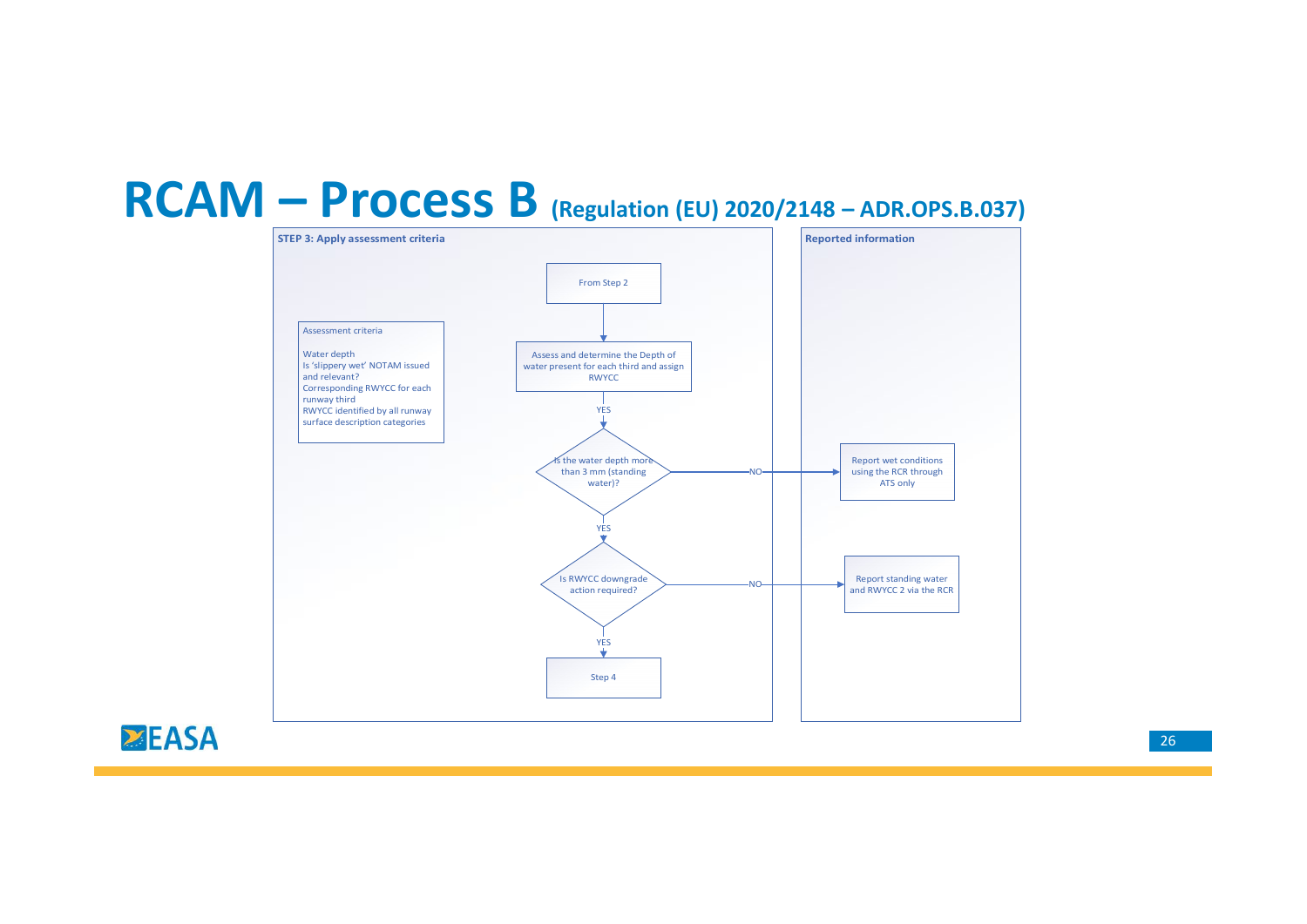

## 27 and the contract of the contract of the contract of the contract of the contract of the contract of the contract of the contract of the contract of the contract of the contract of the contract of the contract of the con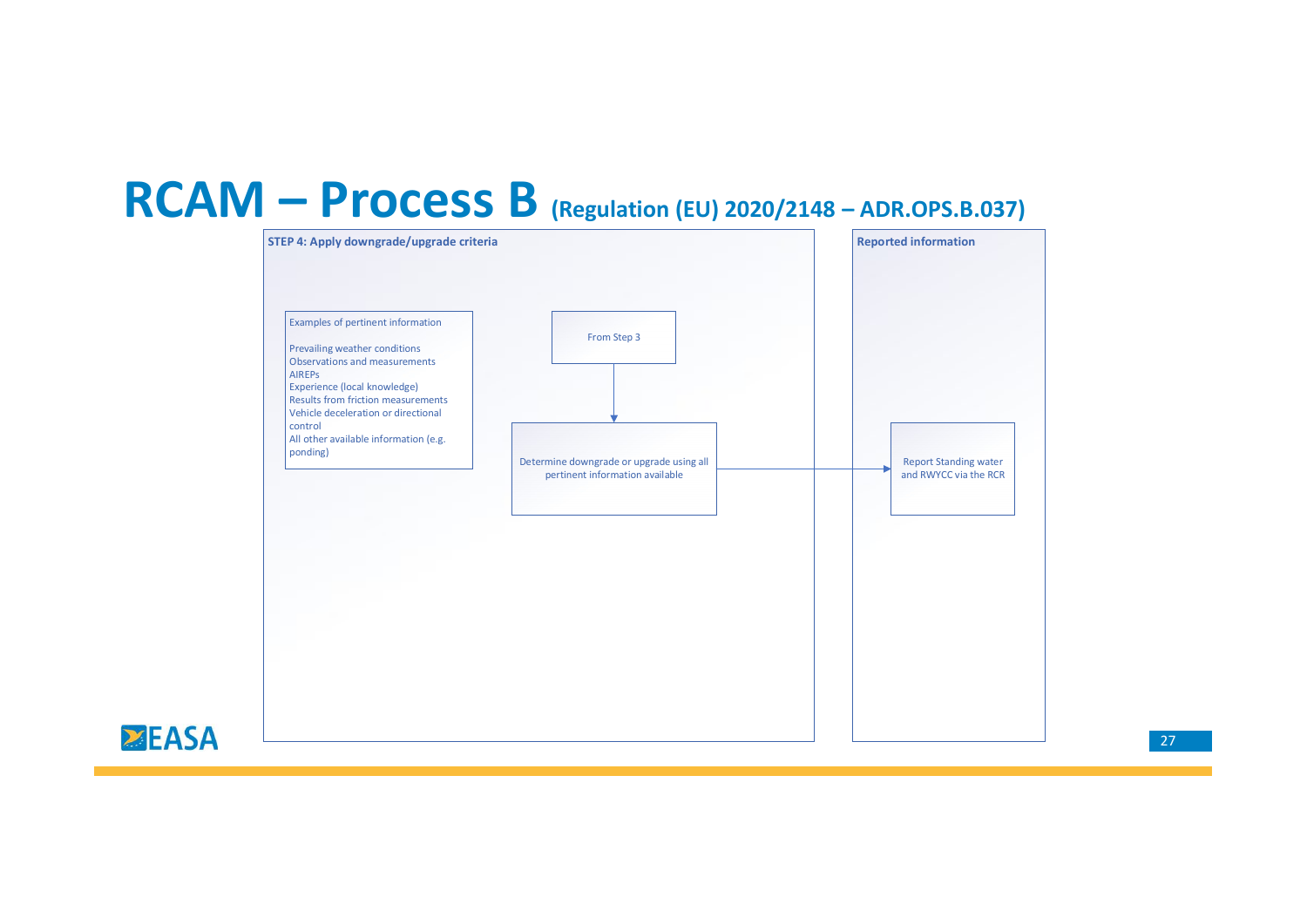# Assessment (Regulation (EU) 2020/2148 – ADR.OPS.B.037)<br>  $\rightarrow$  Single contaminant

## $\rightarrow$  Single contaminant

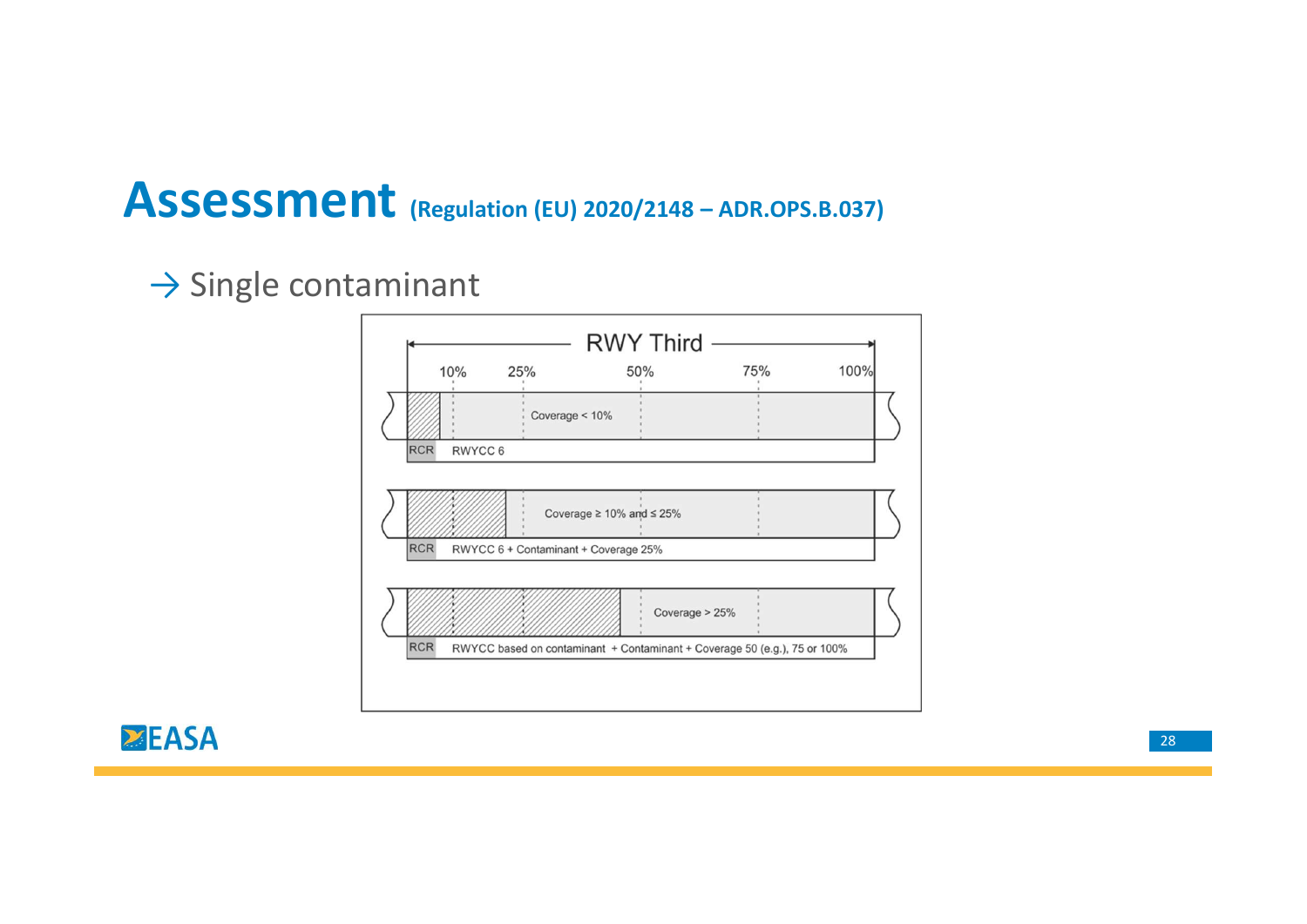# $\begin{aligned} & \text{Assessment}_{\text{(Regulation (EU) 2020/2148 - ADR.OPS.B.037)}} \\ & \rightarrow \text{Multiple contaminants} \ & \text{As supersymmetry in very than 25\%} \end{aligned}$

- $\rightarrow$  Multiple contaminants
	- $\rightarrow$  If coverage is more than 25%, but no single contaminant covers more than 25% of any runway third, the RWYCC is based on the contaminant that will most likely be encountered by the aeroplane and its likely effect on the aeroplane performance.
	- $\rightarrow$  Typically this is the most widespread contaminant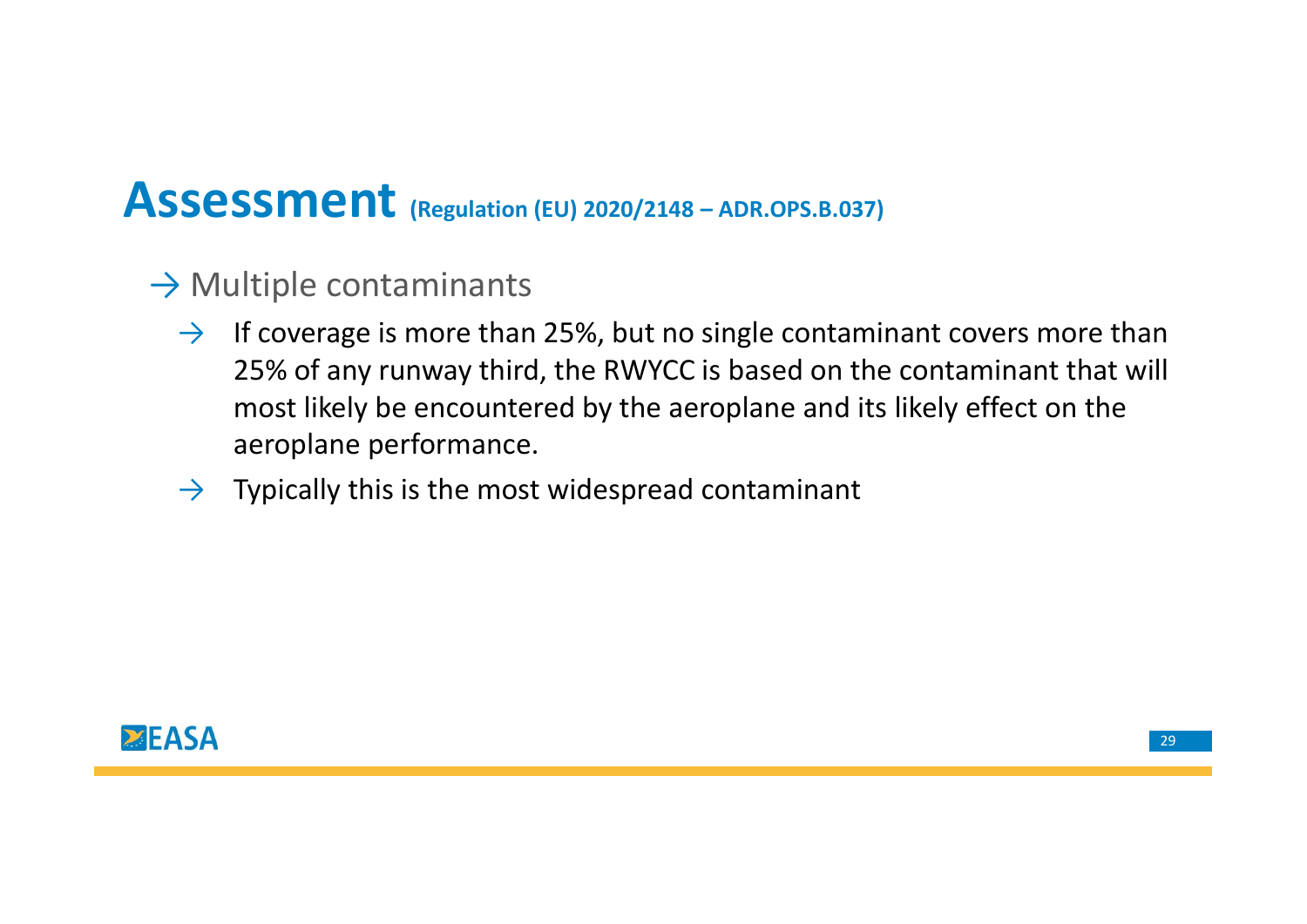# Assessment – Upgrade/Downgrade <sub>(Regulation (EU) 2020/2148 – ADR.OPS.B.037)</sub><br>→ RWYCC 5 4 3 or 2 cannot be upgraded

- $\rightarrow$  RWYCC 5 4 3 or 2 cannot be upgraded
- $\rightarrow$  RWYCC 1 or 0 cannot be upgraded beyond RWYCC 3
	- $\rightarrow$  only supported by assessments
	- $\rightarrow$  frequent assessments to ensure that runway surface condition does not deteriorate below the assigned code
- $\rightarrow$  Downgrade should be done by considering all available means of assessing runway slipperiness, including special air reports

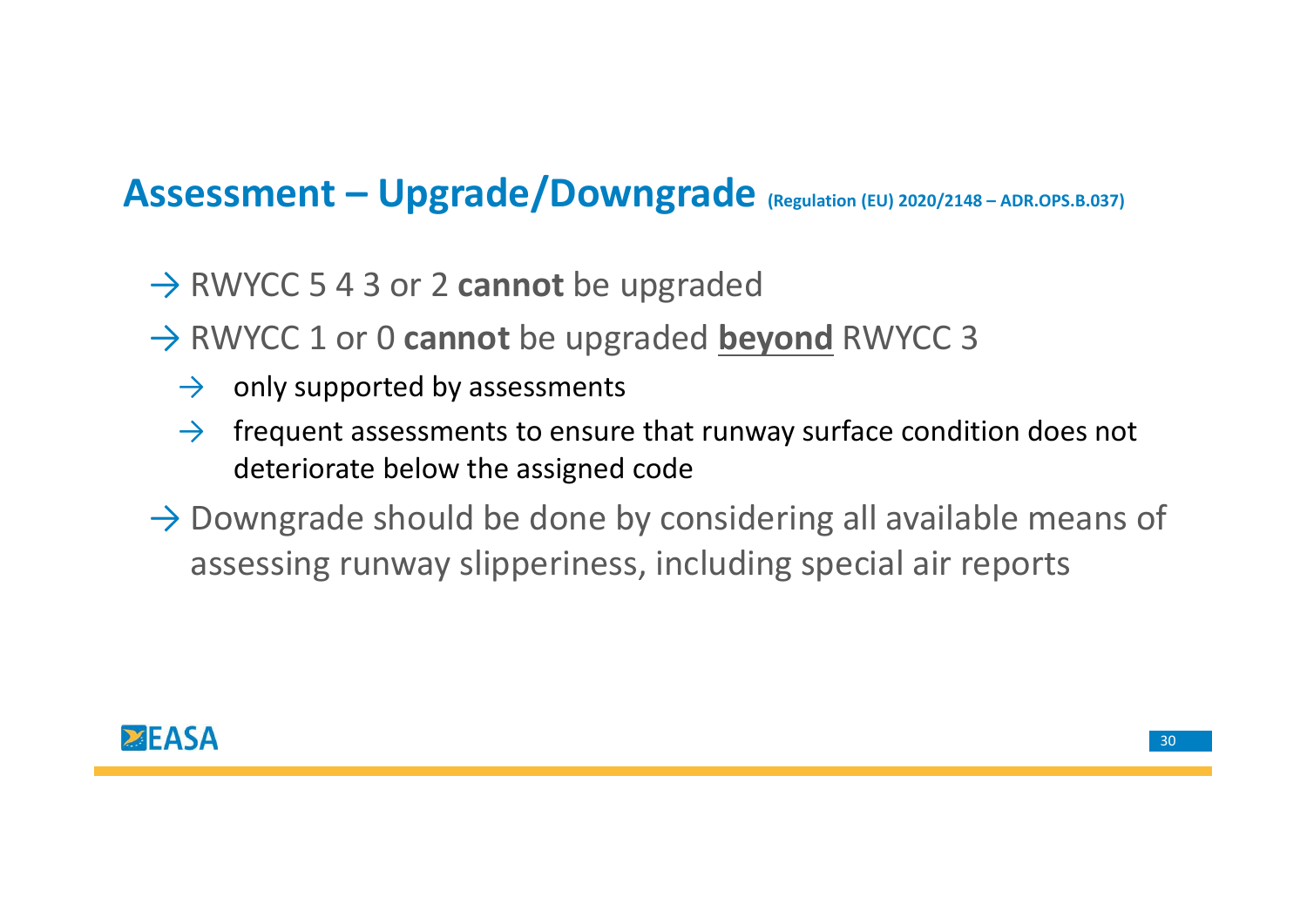# Assessment - Use of special air reports <sub>(Regulation (EU) 2020/2148 – ADR.OPS.B.037)</sub><br>→ Special air reports trigger:

- $\rightarrow$  Special air reports trigger:
	- $\rightarrow$  re-assessment of runway surface condition if RWYCC 2 or better has been reported and two consecutive special air reports of POOR runway braking action are received
	- $\rightarrow$  re-assessment of runway surface condition and possible suspension of operations on the runway when one pilot has reported a LESS THAN POOR runway braking action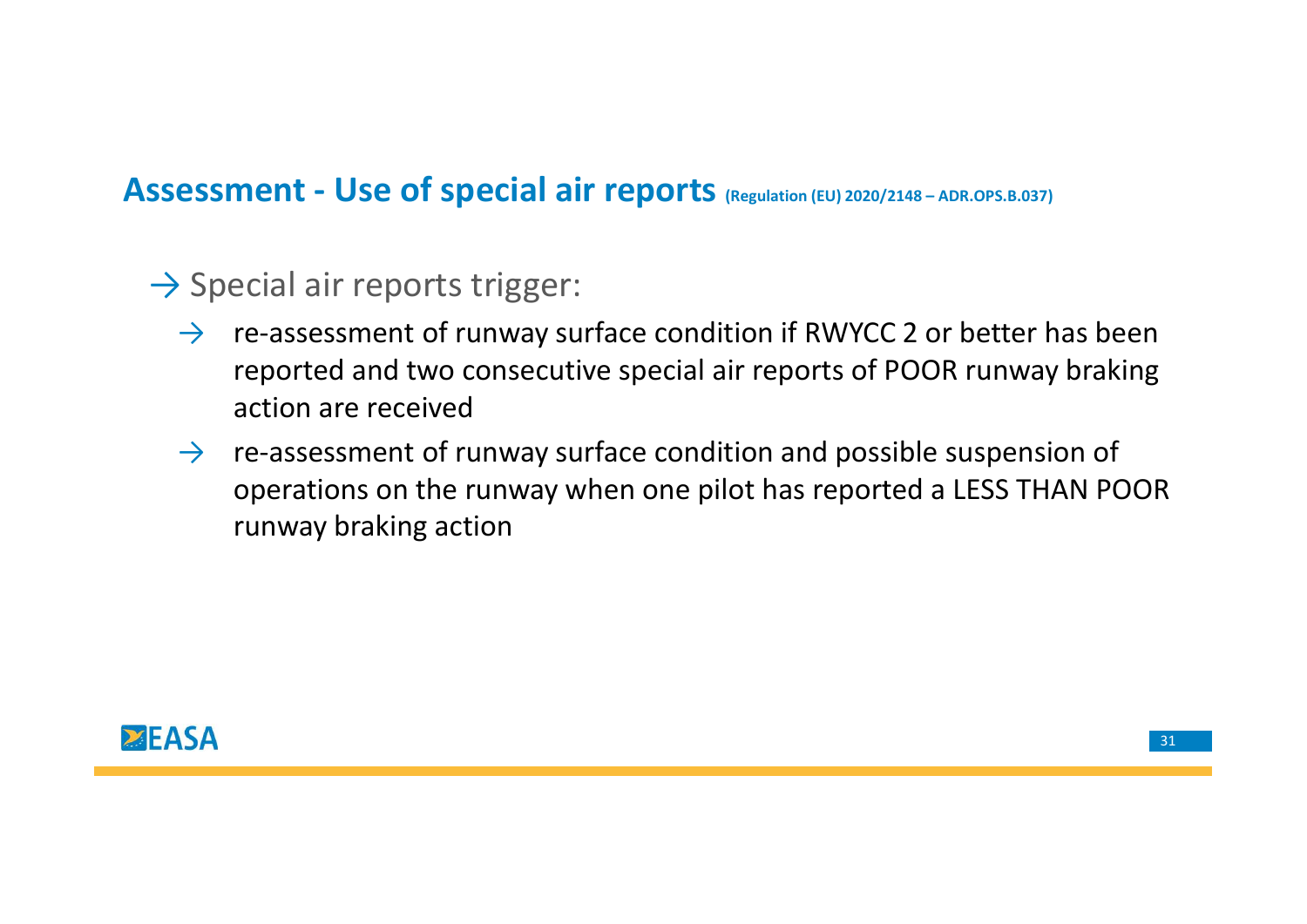# Specially prepared winter runway (Regulation (EU) 2020/2148-ADR.OPS.B.036)<br>
> Not included in ICAO

- $\rightarrow$  Not included in ICAO
- $\rightarrow$  EU specific:
	- $\rightarrow$  accommodates operations on runways which are covered for very long periods with compacted snow or ice
	- $\rightarrow$  associated primarily with RWYCC 4
	- $\rightarrow$  requires prior approval by the Competent Authority, subject to certain conditions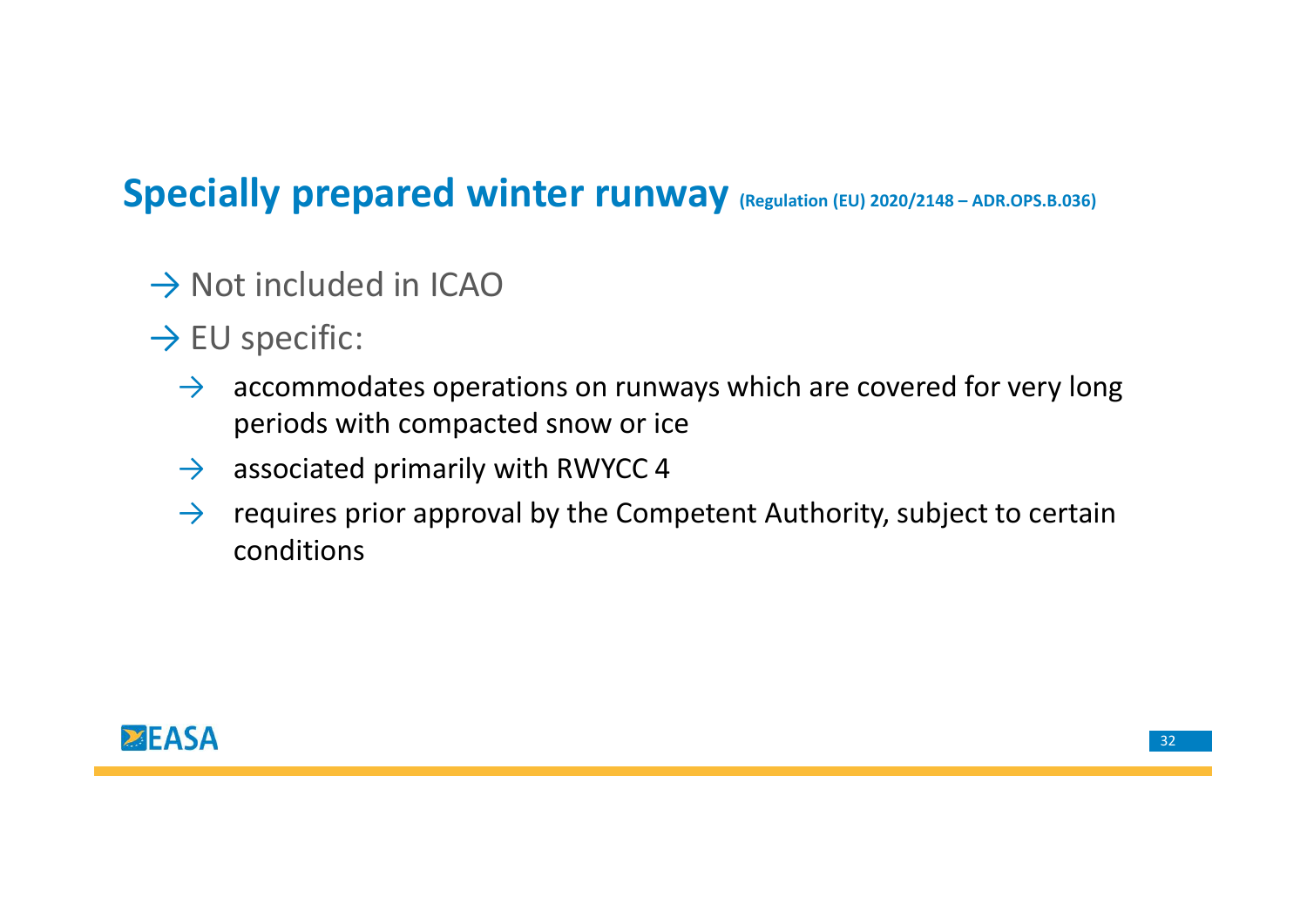# Specially prepared winter runway (Regulation (EU) 2020/2148-ADR.OPS.B.036)<br>  $\rightarrow$  Conditions

## $\rightarrow$  Conditions

- $\rightarrow$  establishment of specific procedures
	- $\rightarrow$ surface treatment
	- $\rightarrow$  monitoring meteorological parameters
	- $\rightarrow$  management of loose contaminants
	- $\rightarrow$  assessment of achieved results
- $\rightarrow$  collection and analysis of aeroplane stopping performance data to demonstrate the capability to establish runway condition code in accordance with a given RWYCC
- $\rightarrow$  Maintenance programme of equipment used to achieve consistent performance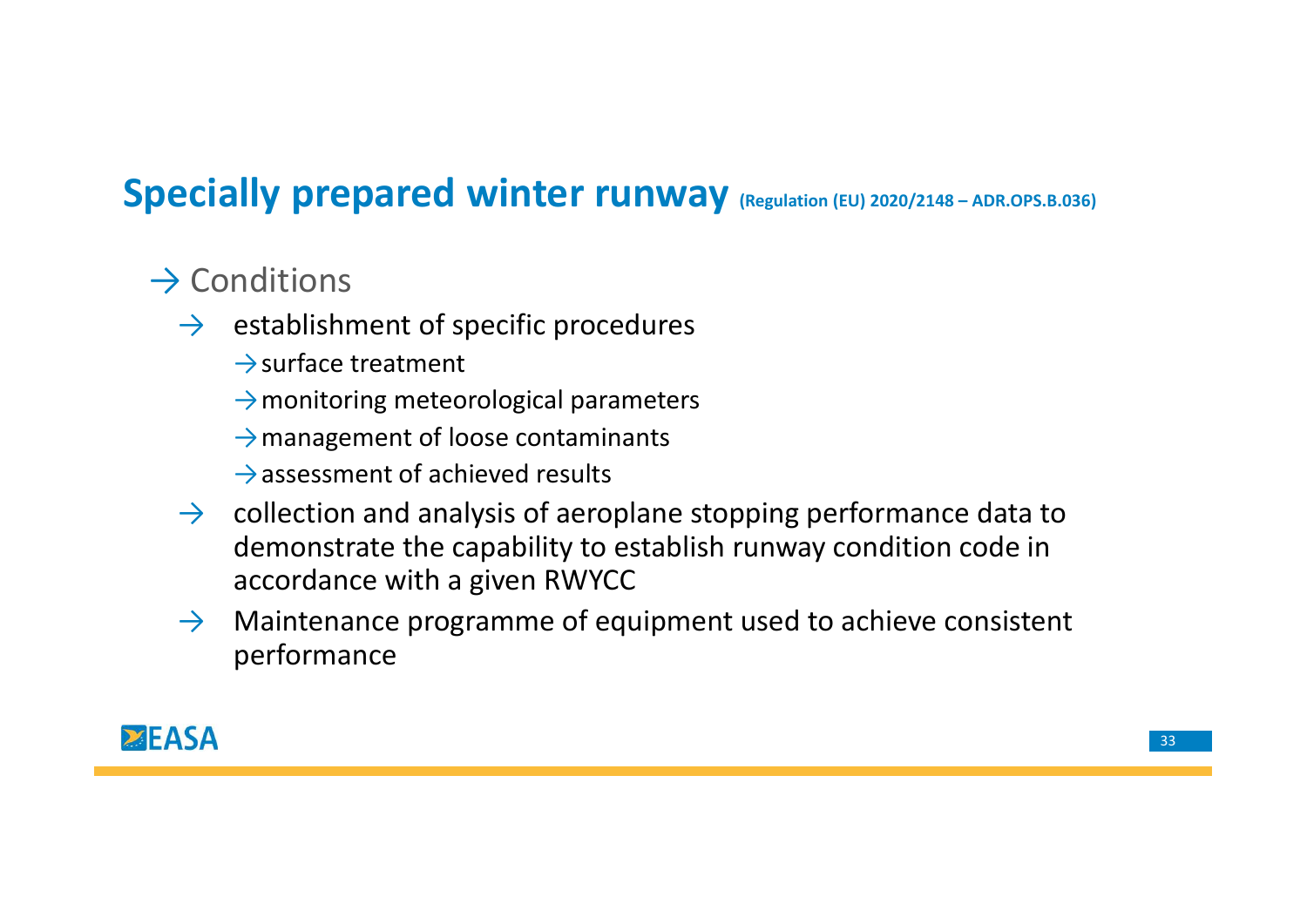# Specially prepared winter runway (Regulation (EU) 2020/2148-ADR.OPS.B.036)<br>  $\rightarrow$  Conditions

## $\rightarrow$  Conditions

- $\rightarrow$  programme to monitor the continuous effectiveness of the procedure  $\rightarrow$  use of braking action reports from aeroplane data which are compared with the reported runway conditions
- $\rightarrow$  evaluation of winter operations after the end of the winter period in order to identify necessity for:
	- $\rightarrow$  additional training requirements
	- $\rightarrow$ update of the procedures
	- $\rightarrow$ additional or different equipment and material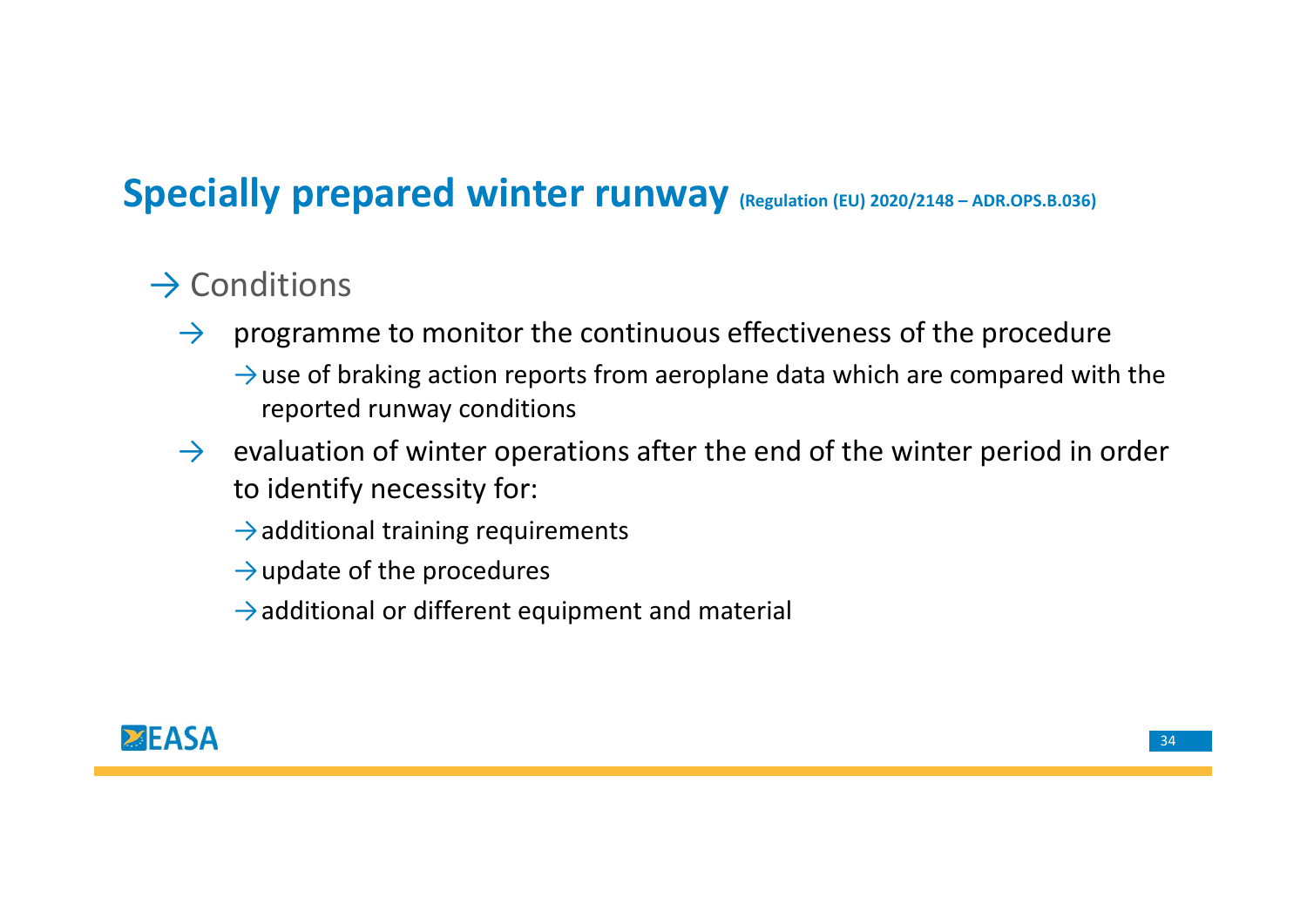## **SERA** (Regulation (EU) 2020/469)

- $\rightarrow$  SERA.12005 Special aircraft observations
	- $\rightarrow$  The runway braking action encountered is not as good as reported
- $\rightarrow$  AMC1 SERA.14001 General
	- $\rightarrow$  Adaptation of 1.1.11 Aerodrome information in accordance with GRF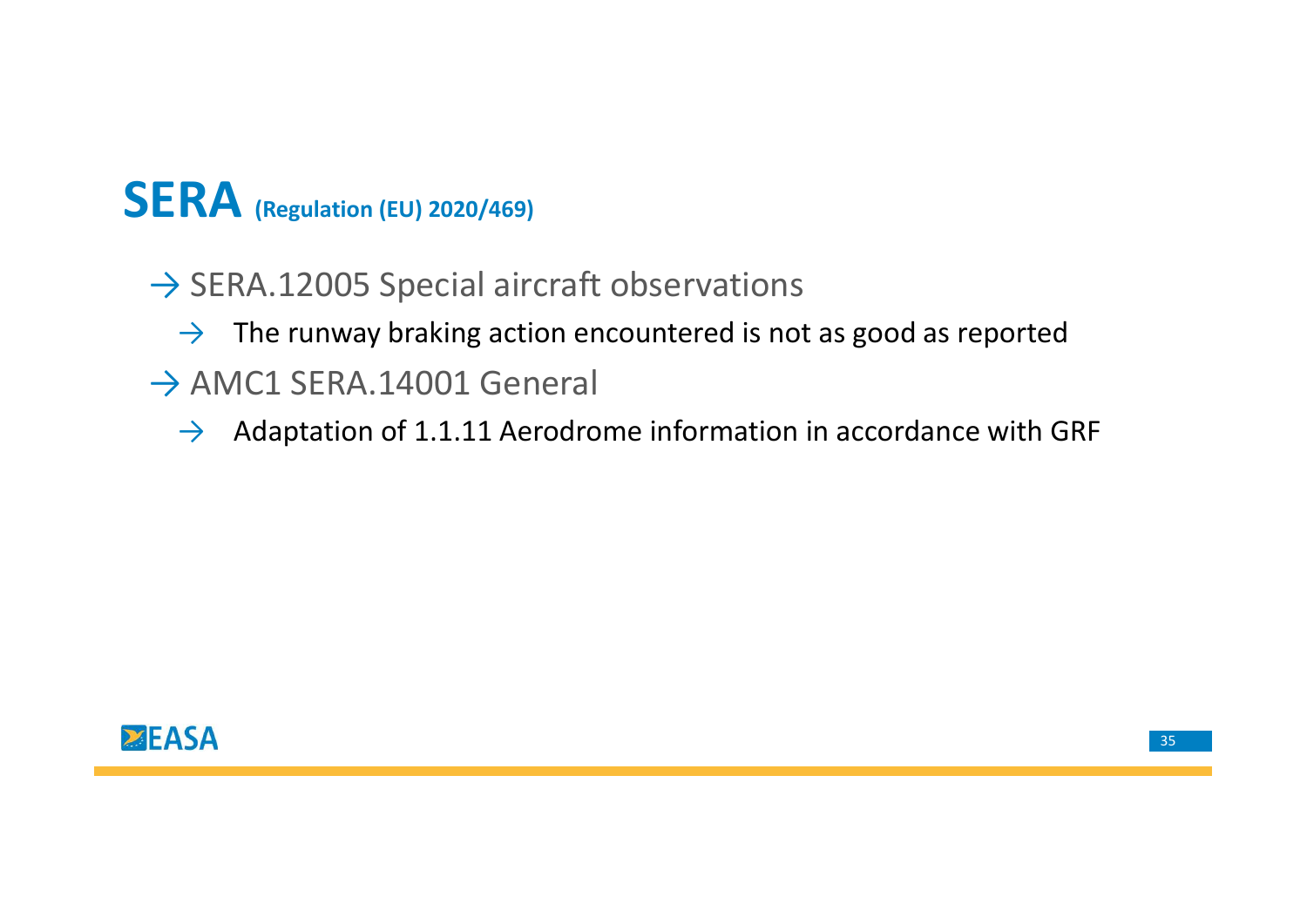# Air Traffic Services - METAR<br>  $\rightarrow$  Regulation (EU) 2020/469

- $\rightarrow$  Regulation (EU) 2020/469
	- $\rightarrow$  ATS.OR.520 Information on aerodrome conditions and the operational status of associated facilities
	- $\rightarrow$  ATS.OR.530 Forwarding of braking action information
		- $\rightarrow$  If an air traffic services provider receives by a voice communication a special airreport concerning braking action which does not correspond to what was reported, it shall inform without delay the appropriate aerodrome operator
	- $\rightarrow$  Removal of runway surface information from the METAR format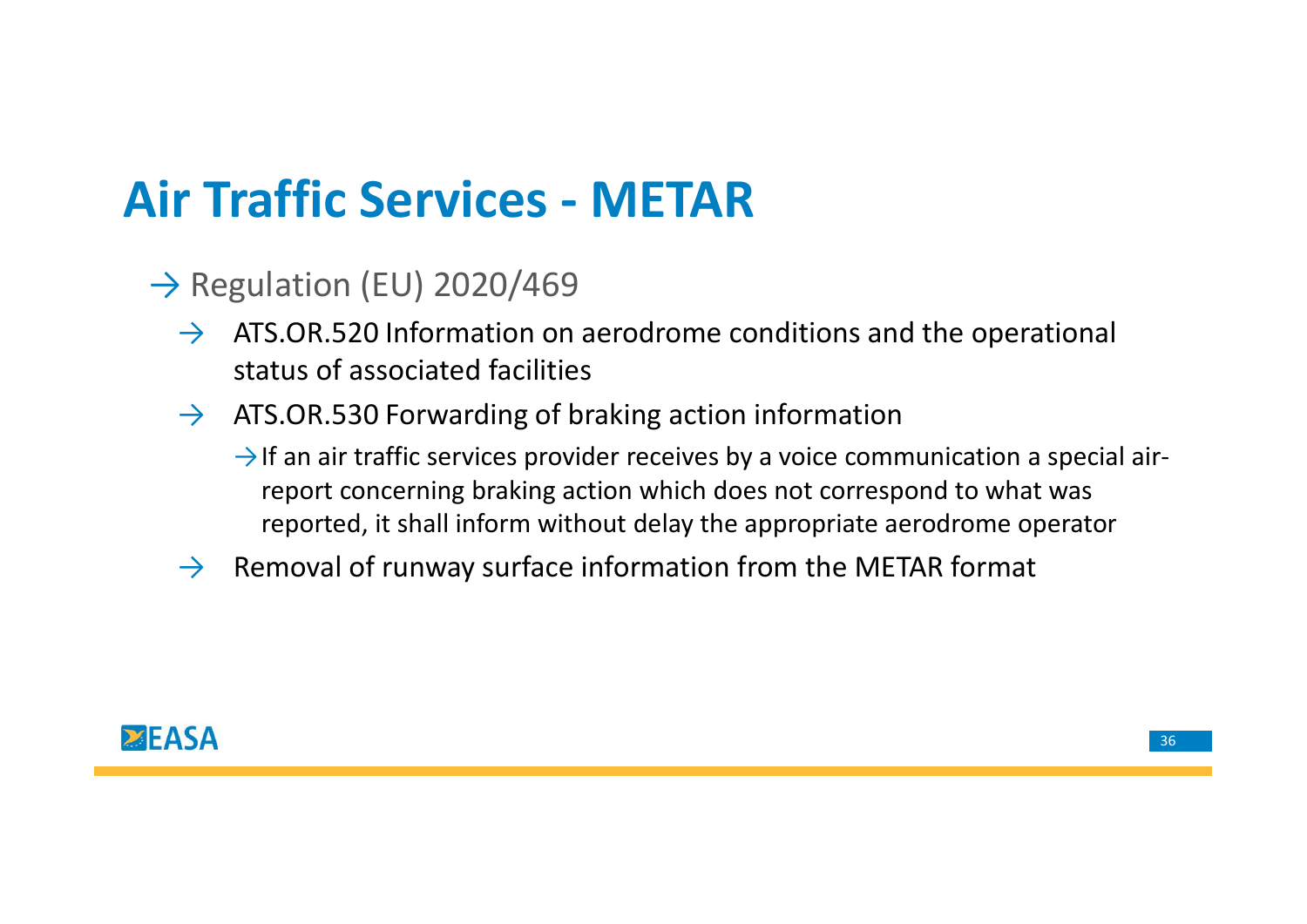

## Thank you very much for your attention aerodromes@easa.europa.eu



An Agency of the European Union